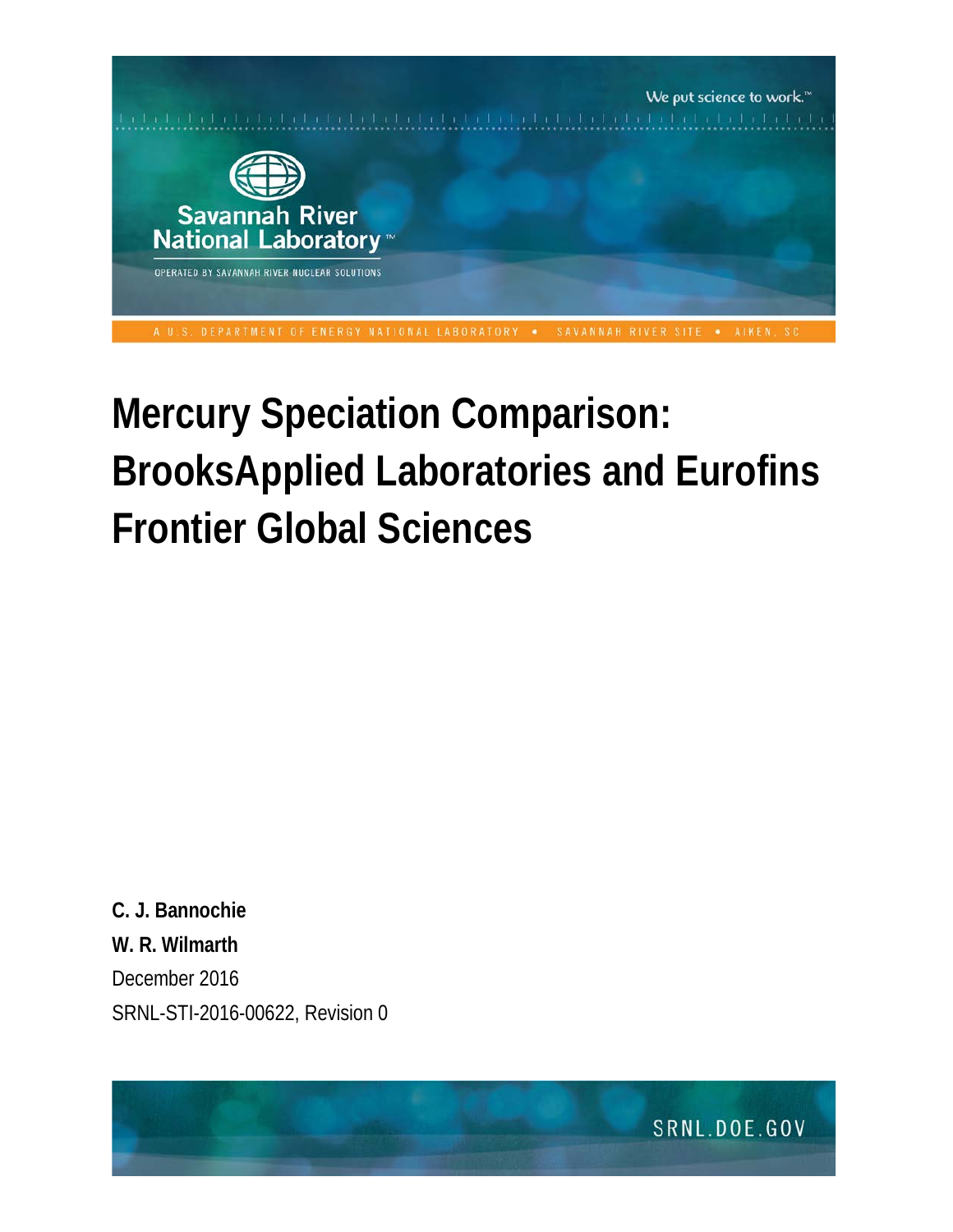#### **DISCLAIMER**

This work was prepared under an agreement with and funded by the U.S. Government. Neither the U.S. Government or its employees, nor any of its contractors, subcontractors or their employees, makes any express or implied:

- 1. warranty or assumes any legal liability for the accuracy, completeness, or for the use or results of such use of any information, product, or process disclosed; or
- 2. representation that such use or results of such use would not infringe privately owned rights; or
- 3. endorsement or recommendation of any specifically identified commercial product, process, or service.

Any views and opinions of authors expressed in this work do not necessarily state or reflect those of the United States Government, or its contractors, or subcontractors.

#### **Printed in the United States of America**

#### **Prepared for U.S. Department of Energy**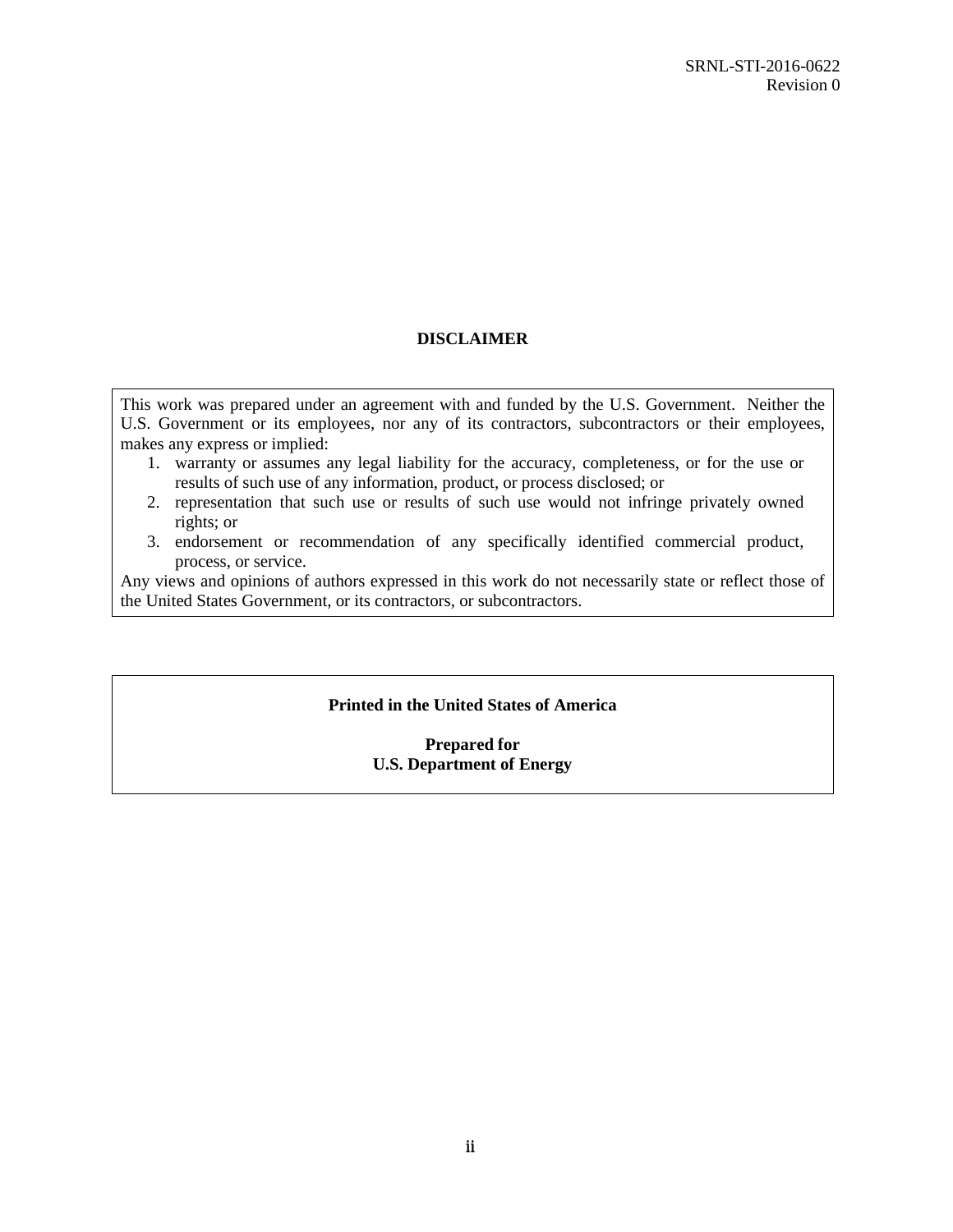SRNL-STI-2016-0622 Revision 0

**Keywords:** *Mercury, Speciation, Tank Samples, Tank Farm, DWPF*

**Retention:** *Permanent*

# **Mercury Speciation Comparison: Brooks Applied Laboratories and Eurofins Frontier Global Sciences**

C. J. Bannochie W. R. Wilmarth

December 2016



OPERATED BY SAVANNAH RIVER NUCLEAR SOLUTIONS

Prepared for the U.S. Department of Energy under contract number DE-AC09-08SR22470.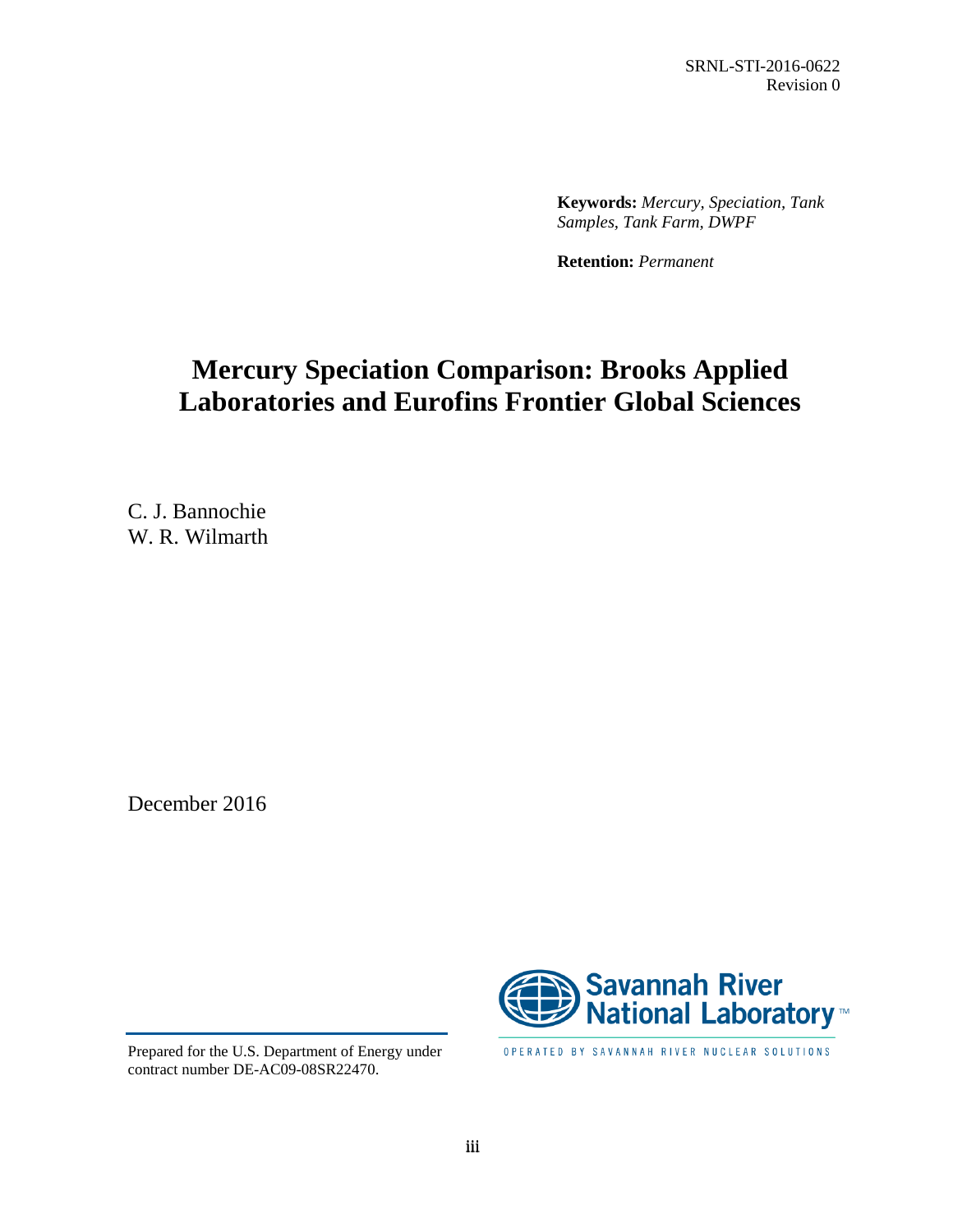## **REVIEWS AND APPROVALS**

#### AUTHORS:

| C. J. Bannochie, Process Technology Programs                                 | Date |
|------------------------------------------------------------------------------|------|
|                                                                              |      |
| W. R. Wilmarth, E&CPT Research Programs                                      | Date |
| <b>TECHNICAL REVIEW:</b>                                                     |      |
| S. H. Reboul, Advanced Characterization and Processing, Reviewed per E7 2.60 | Date |
| APPROVAL:                                                                    |      |
| F. M. Pennebaker, Manager, Process Technology Programs                       | Date |
| D. E. Dooley, Director, E&CPT Research Programs                              | Date |
| R. E. Edwards, Jr., SRR Engineering                                          | Date |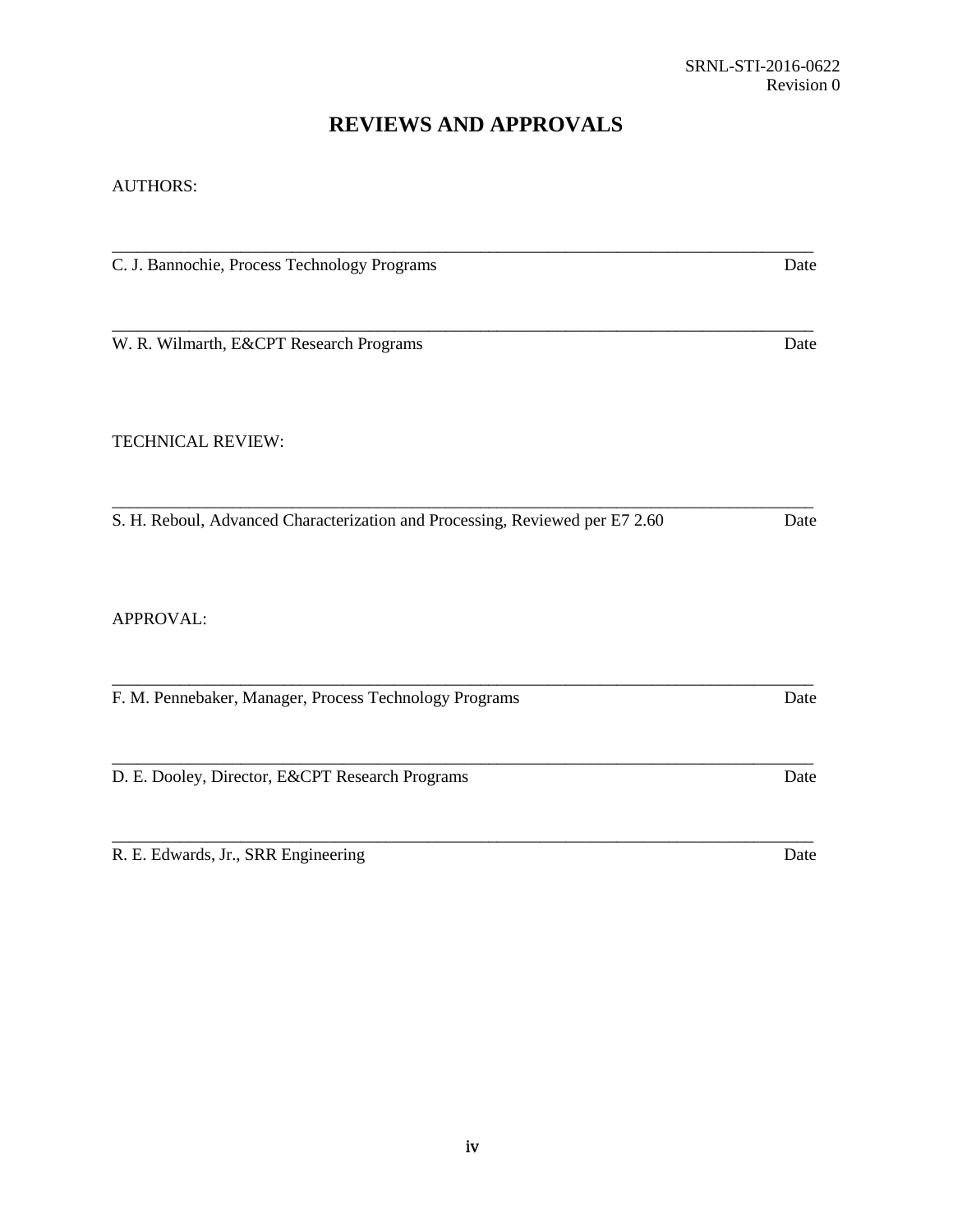### **PREFACE OR ACKNOWLEDGEMENTS**

The authors wish to thank Dr. Michelle Briscoe, Ms. Annie Carter, and Dr. Hakan Gurleyuk at BrooksApplied Laboratories, as well as Dr. Patrick Garcia-Strickland and Mr. Robert Brunette at Eurofins Frontier Global Sciences for technical discussion concerning the samples that are the subject of this report. We also recognize the efforts of Ms. Phyllis Workman and Ms. Dee Wheeler for SRNL Shielded Cells work; Dr. Charles Crawford for technical reviews; Ms. Holly Hall, Mr. Daniel Jones, and Ms. Betty Mealer for laboratory sample preparations; Ms. Victoria Lampkin our Hazardous Material Transportation Representative; and Ms. Sharon Crawford and Ms. Karen Palmer for packaging and shipment services.

The authors thank Savannah River Remediation (SRR), specifically Mr. Hasmukh Shah, Dr. Vijay Jain, and Mr. Richard Edwards for tank sampling efforts and funding to support for this work.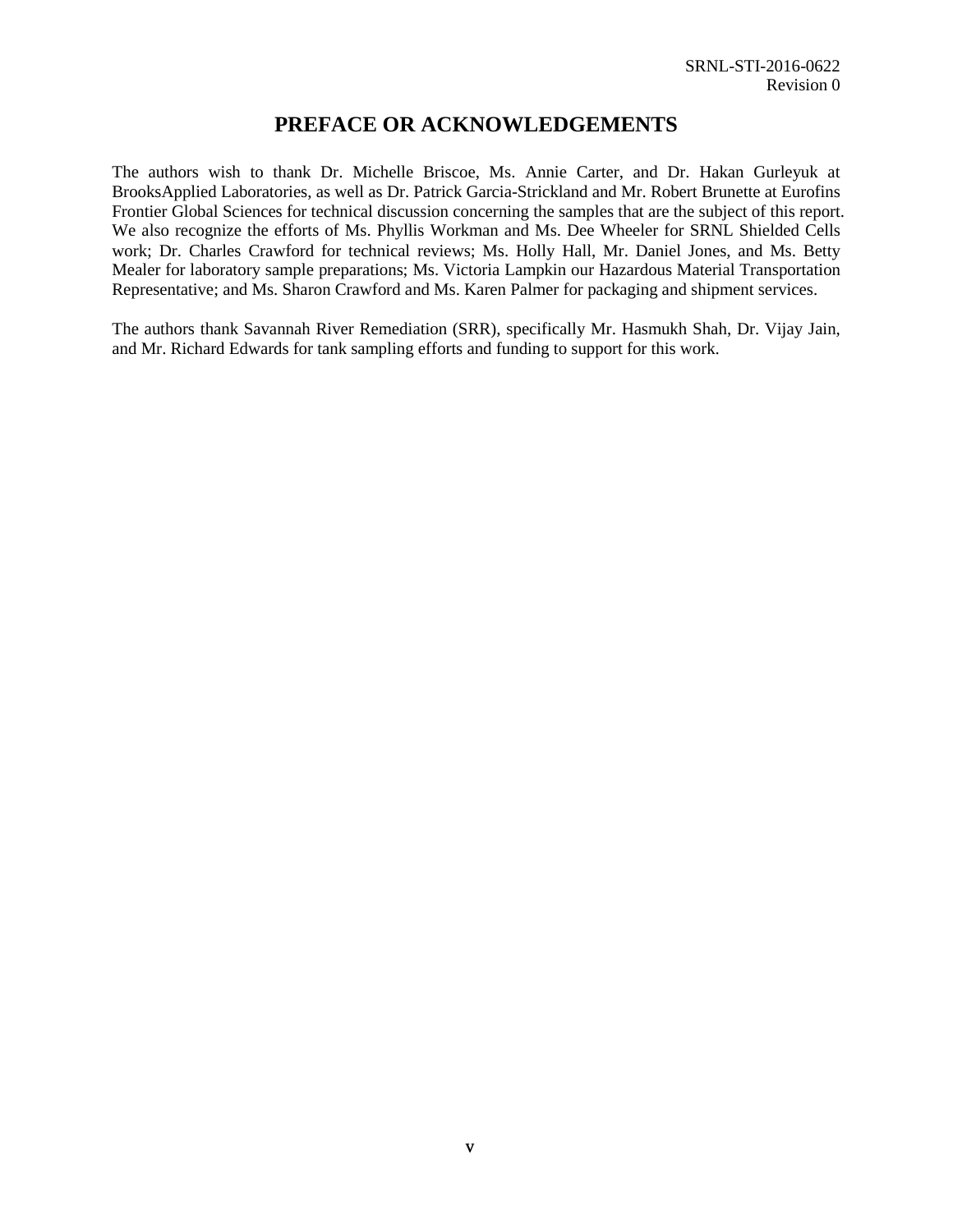## **EXECUTIVE SUMMARY**

The Savannah River National Laboratory (SRNL) was tasked with preparing and shipping samples for Hg speciation by Eurofins Frontier Global Sciences (FGS), Inc. in Bothell, WA on behalf of the Savannah River Remediation (SRR) Mercury Program Team. To date, twenty-three shipments have been made to Eurofins FGS. These samples were analyzed for seven species including: total mercury, dissolved mercury, inorganic mercury ((Hg(I) and Hg(II)), elemental mercury, methylmercury, ethylmercury, and dimethylmercury, with an eighth species, particulate mercury, calculated from the difference between total and dissolved mercury after subtracting the elemental mercury. The species fraction of total mercury measured has ranged broadly from a low of 32% to a high of 146%, though the vast majority of samples have been <100%. This can be expected since one is summing multiple values that each have at least  $a \pm$ 20% measurement uncertainty.

Two liquid waste tanks particularly important to understanding the distribution of mercury species in the Savannah River Site (SRS) Tank Farm were selected for a round robin analysis by Eurofins FGS and BrooksApplied Laboratories (BAL). Eurofins FGS is a subcontractor to SRR, and Subcontract No. 248248 was placed between Savannah River Nuclear Solutions (SRNS) and BAL in order to provide a check on the data being received from Eurofins over the past 18 months. The two tanks selected for comparison were the DWPF Recycle Receipt Tank (Tank 22) and the 2H Evaporator Drop Tank (Tank 38). Final sample dilutions for both labs were prepared and shipped to each of the laboratories in Bothell, WA.

The analyses conducted by BAL on the Tank 22 and 38 samples and their agreement with those obtained from Eurofins FGS for total mercury, dissolved mercury, methylmercury, ethylmercury, and dimethylmercury provide a strong degree of confidence in these species measurements for samples submitted since March 2015 to Eurofins FGS.

BrooksApplied Laboratories use of ion pairing chromatography cold vapor inductively coupled mass spectrometry (IP-CV-ICP-MS) to determine inorganic mercury led to a significantly greater inorganic mercury fraction for both Tank 22 (21% increase) and Tank 38 (40% increase) over those values determined by Eurofins FGS. Staff at BAL also reported significantly more elemental Hg in both Tank 22 (3x) and Tank 38 (>4x) than reported by Eurofins FGS. Combining these two factors improved their sum of species fractions to 105% and 92% for Tank 22 and 38, respectively. Other than its contribution of an inorganic mercury value, the IP-CV-ICP-MS method did not have detection limits sensitive enough for the other mercury species to exceed those determinations by cold vapor atomic fluorescence spectroscopy (CV-AFS) methods.

This work leads to one recommendation for Eurofins FGS, that they attempt to close the mass balance on their analyses prior to reporting results on future SRS tank and process samples, with particular attention to elemental and inorganic mercury measurements. SRR should evaluate their elemental Hg limits for tanks and process vessels in light of the BAL data since the results reported are considerably higher than those reported by Eurofins.

The second recommendation involves future work by BAL on Tank 39 samples. Originally, there was no expectation for organomercury in this canyon waste receipt tank, but previous Eurofins FGS results<sup>[19](#page-9-0)</sup> indicated between 6-9% of the total mercury was methylmercury. However, the sum of species fractions was very low, between 47-51% for the surface and depth samples. Questions that could be addressed by BAL include, "Are there other organomercury species present in this tank and/or would a reanalysis of this tank lead to a better overall mass balance and improved understanding of the chemistry that may be contributing to organomercury species formation?"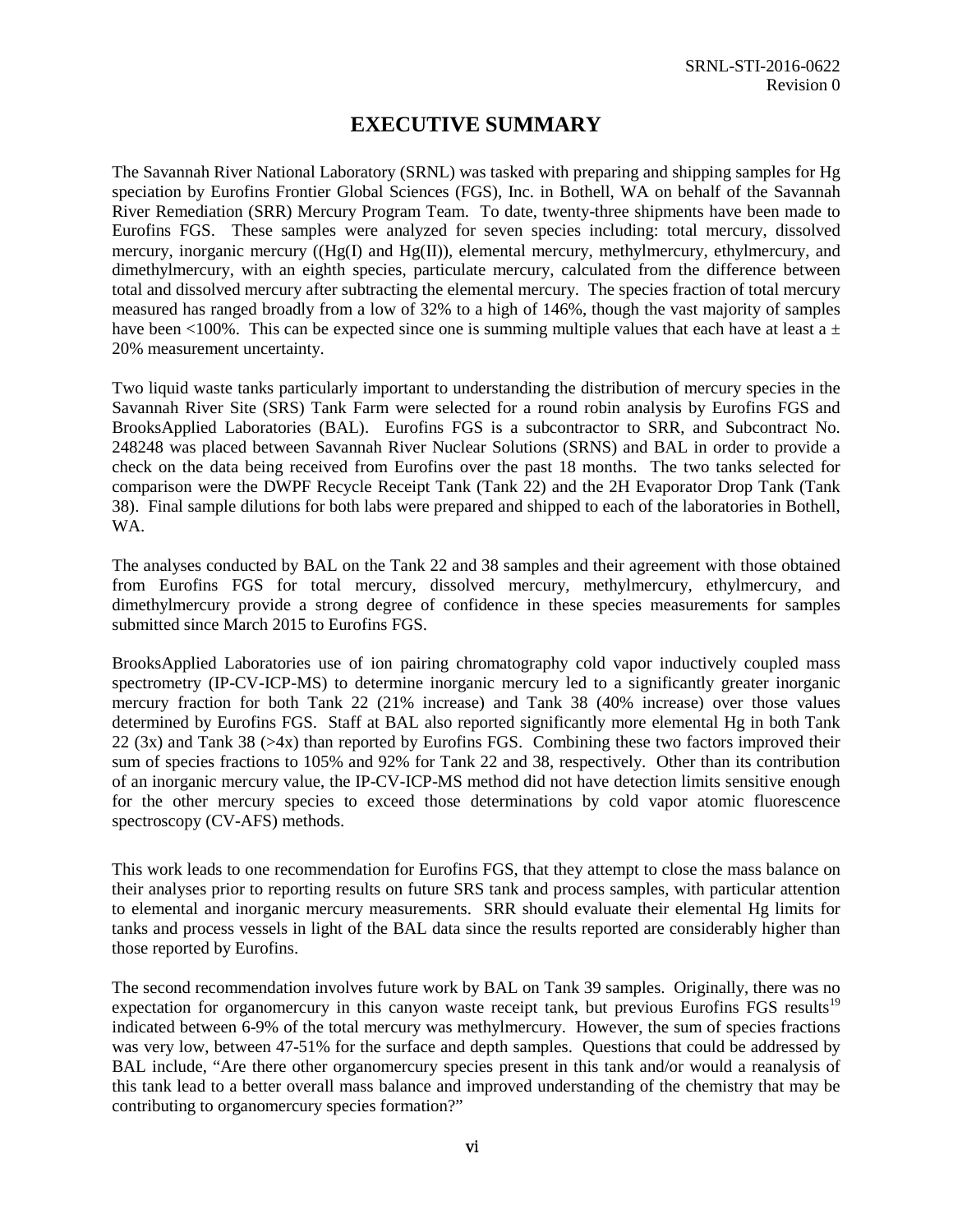## **TABLE OF CONTENTS**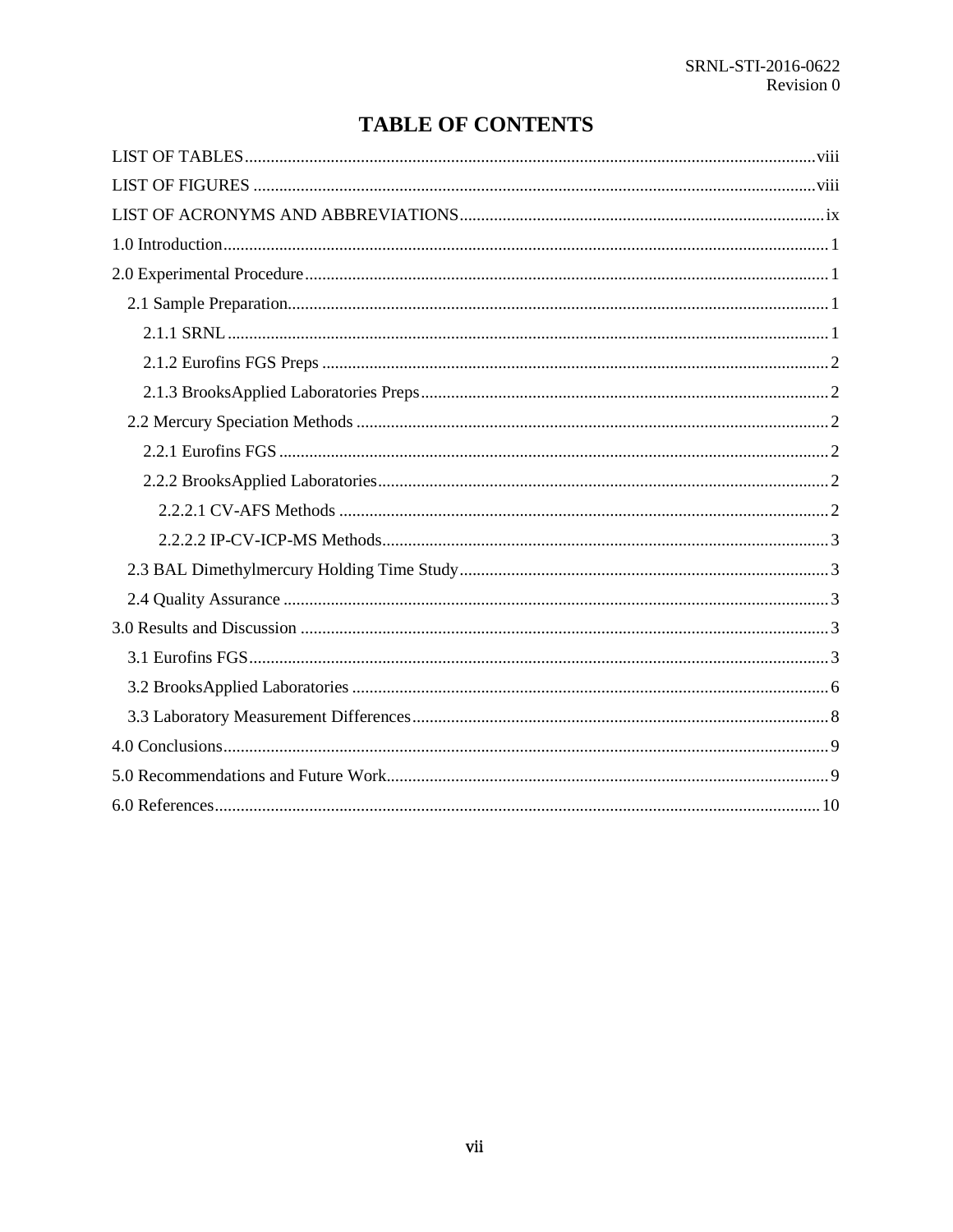# **LIST OF TABLES**

<span id="page-7-0"></span>

| Table 3-1 Eurofins Average Concentrations of various Hg species for Tank Samples expressed as mg   |
|----------------------------------------------------------------------------------------------------|
| Table 3-2 BrooksApplied Average Concentrations of various Hg species for Tank Samples expressed as |
|                                                                                                    |

## **LIST OF FIGURES**

<span id="page-7-1"></span>

| Figure 3-2 Example of mercury speciation by the BAL IP-CV-ICP-MS method. Peak labeled as Hg(II) is |  |
|----------------------------------------------------------------------------------------------------|--|
|                                                                                                    |  |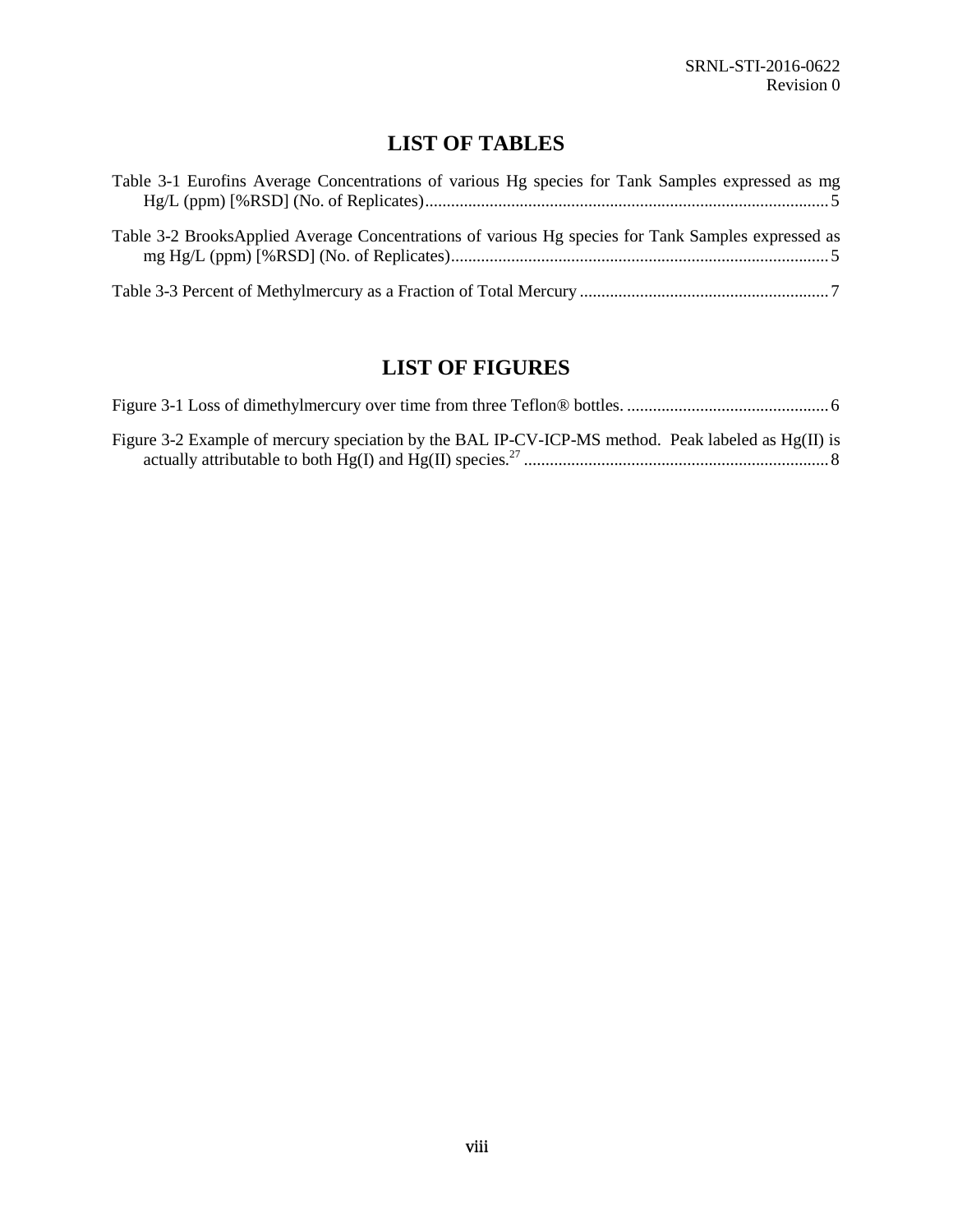## **LIST OF ACRONYMS AND ABBREVIATIONS**

(Excludes element symbols from the Periodic Table of the Elements)

<span id="page-8-0"></span>

| AD             | <b>Analytical Development</b>                         |
|----------------|-------------------------------------------------------|
| AFS            | Atomic Fluorescence Spectroscopy                      |
| <b>BAL</b>     | <b>BrooksApplied Laboratories</b>                     |
| <b>CV</b>      | Cold Vapor                                            |
| <b>DMeHg</b>   | Dimethylmercury (BAL usage only)                      |
| <b>FGS</b>     | <b>Frontier Global Sciences</b>                       |
| GC             | Gas Chromatography                                    |
| <b>HMTR</b>    | Hazardous Material Transportation Representative      |
| <b>HTF</b>     | H-Tank Farm                                           |
| <b>ICP-MS</b>  | <b>Inductively Coupled Plasma - Mass Spectrometry</b> |
| <b>IP</b>      | Ion Pairing Chromatography                            |
| $\mathbf{I}$ . | Liter                                                 |
| μg             | Microgram                                             |
| <b>MDL</b>     | <b>Minimum Detection Limit</b>                        |
| ng             | Nanogram                                              |
| <b>SOP</b>     | <b>Standard Operating Procedure</b>                   |
| <b>SRNL</b>    | Savannah River National Laboratory                    |
| <b>SRNS</b>    | <b>Savannah River Nuclear Solutions</b>               |
| <b>SRR</b>     | <b>Savannah River Remediation</b>                     |
| <b>SRS</b>     | Savannah River Site                                   |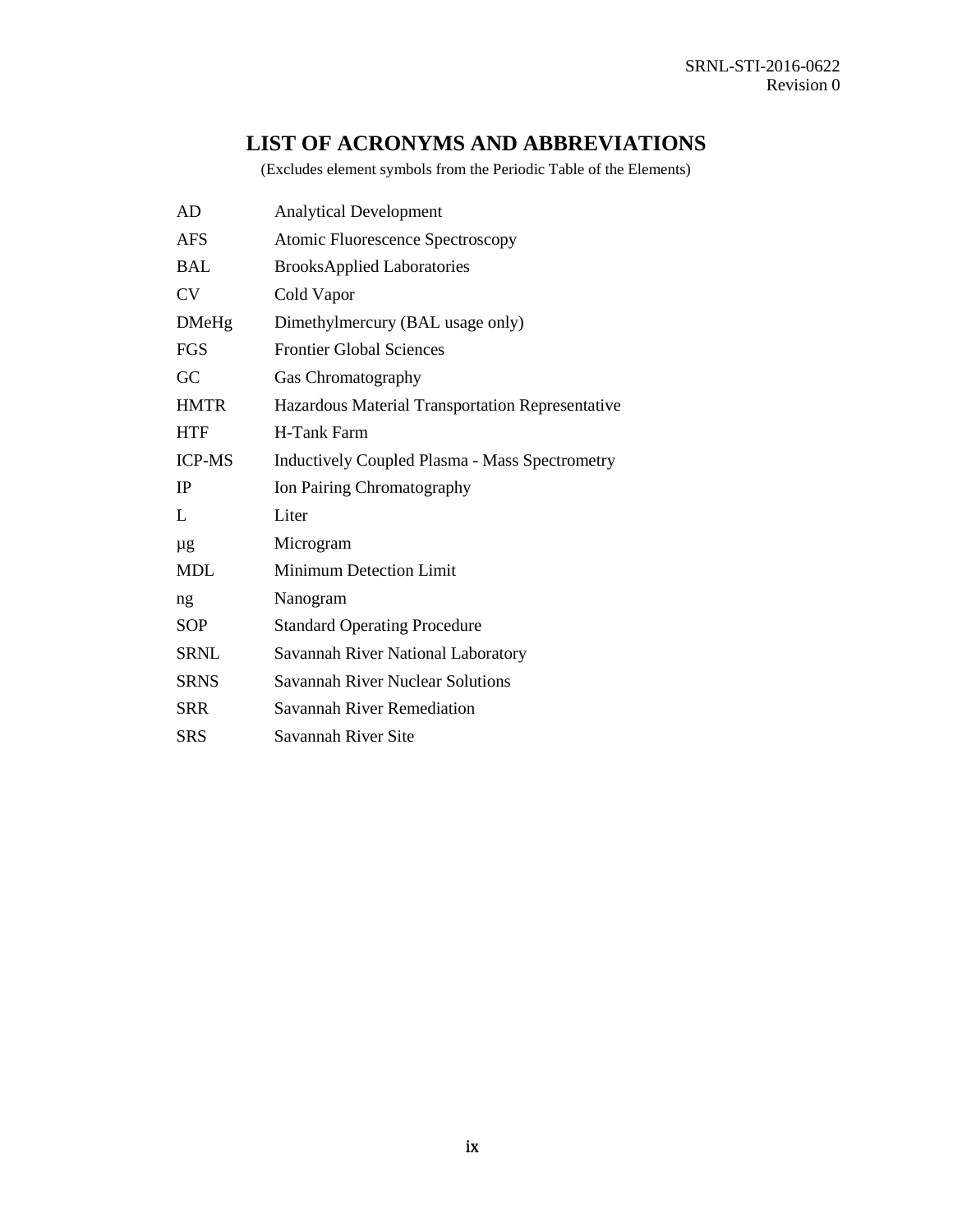#### <span id="page-9-1"></span>**1.0 Introduction**

<span id="page-9-7"></span><span id="page-9-6"></span><span id="page-9-0"></span>The Savannah River National Laboratory (SRNL) was tasked with preparing and shipping samples for Hg speciation by Eurofins Frontier Global Sciences (FGS), Inc. in Bothell, WA on behalf of the Savannah River Remediation (SRR) Mercury Task Team.<sup>[1,](#page-12-0)[2](#page-12-1)</sup> To date, twenty-three shipments have been made to Eurofins FGS.<sup>[3](#page-12-2),[4](#page-12-3),[5](#page-12-4),[6](#page-12-5),[7](#page-12-6),[8](#page-12-7),[9](#page-12-8),[10](#page-12-9),[11,](#page-12-10)[12](#page-12-11),[13,](#page-12-12)[14](#page-12-13),[15](#page-12-14),[16](#page-12-15),[17,](#page-12-16)[18](#page-12-17),[19,](#page-12-18)[20](#page-12-19),[21](#page-12-20),[22](#page-12-21)</sup> These samples, typically three per shipment, were analyzed for seven species including: total mercury, dissolved mercury, inorganic mercury ((Hg(I) and Hg(II)), elemental mercury, methylmercury, ethylmercury, and dimethylmercury, with an eighth species, particulate mercury calculated from the difference between total and dissolved mercury after subtracting the elemental mercury. The spec[i](#page-9-5)es fraction<sup>i</sup> of total mercury measured has ranged broadly from a low of 32% to a high of 146%, though the vast majority of samples have been <100%. This can be expected since one is summing multiple values that each have at least  $a \pm 20\%$  measurement uncertainty.

Two liquid waste tanks particularly important to understanding the distribution of mercury species in the SRS Tank Farm were selected for an informal round robin analysis by Eurofins FGS and BrooksApplied Laboratories (BAL). Eurofins FGS is a subcontractor to SRR, but Subcontract No. 248248 was placed between Savannah River Nuclear Solutions (SRNS) and BAL in order to provide a check on the data being received from Eurofins over the past 18 months. The two tanks selected for comparison were the DWPF Recycle Receipt Tank (Tank 22) and the 3H Evaporator Drop Tank (Tank 38). Final sample dilutions (described later) for both labs were prepared on the same day and shipped the following day by overnight express parcel service to each of the laboratories in Bothell, WA.

#### <span id="page-9-2"></span>**2.0 Experimental Procedure**

#### <span id="page-9-3"></span>2.1 Sample Preparation

#### <span id="page-9-4"></span>*2.1.1 SRNL*

Two Tank 38 samples arrived at SRNL on April 7, 2016. The sample designated HTF-38-16-26 was a surface sample and was not sent for mercury speciation. The second sample, designated HTF-38-16-27 or the "depth" sample, was taken at the Tank's jet suction height, 248" from the tank bottom. Approximately 1 g of the depth sample was withdrawn from the 82 mL stainless steel sampling vessel immediately upon opening and diluted in the SRNL Shielded Cells to 100.00 mL with Eurofins deionized water using a volumetric flask. A 30 mL Teflon® bottle was rinsed twice with the diluted tank sample and filled to leave no head space. The 30 mL subsample was immediately removed from the cells and transferred to refrigerated storage at 4-5 °C, where it remained until final dilutions for Eurofins and BAL. A second subsample of the diluted tank material was sent to Analytical Development (AD) for radionuclide characterization, specifically, gamma scan, Cs-removed gamma scan, Sr-90, Tc-99, I-129, and Pu isotopes.

A single Tank 22 sample arrived at SRNL on April 25, 2016. The sample designated HTF-22-16-39 was collected at the Tank's pump suction depth of 62 inches. Approximately 1 g of the sample was withdrawn from the 82 mL stainless steel sampling vessel immediately upon opening and diluted with BAL deionized water using a volumetric flask. Subsamples for final dilutions and radionuclide characterization were taken as described above for Tank 38. Both tank samples were taken for supernate and the tanks were not mixed prior to sampling.

<span id="page-9-5"></span>i <sup>i</sup> The species fraction is calculated by summing the particulate mercury, elemental mercury, inorganic mercury, methylmercury, ethylmercury, and dimethylmercury, and dividing by the total mercury and multiplying by 100.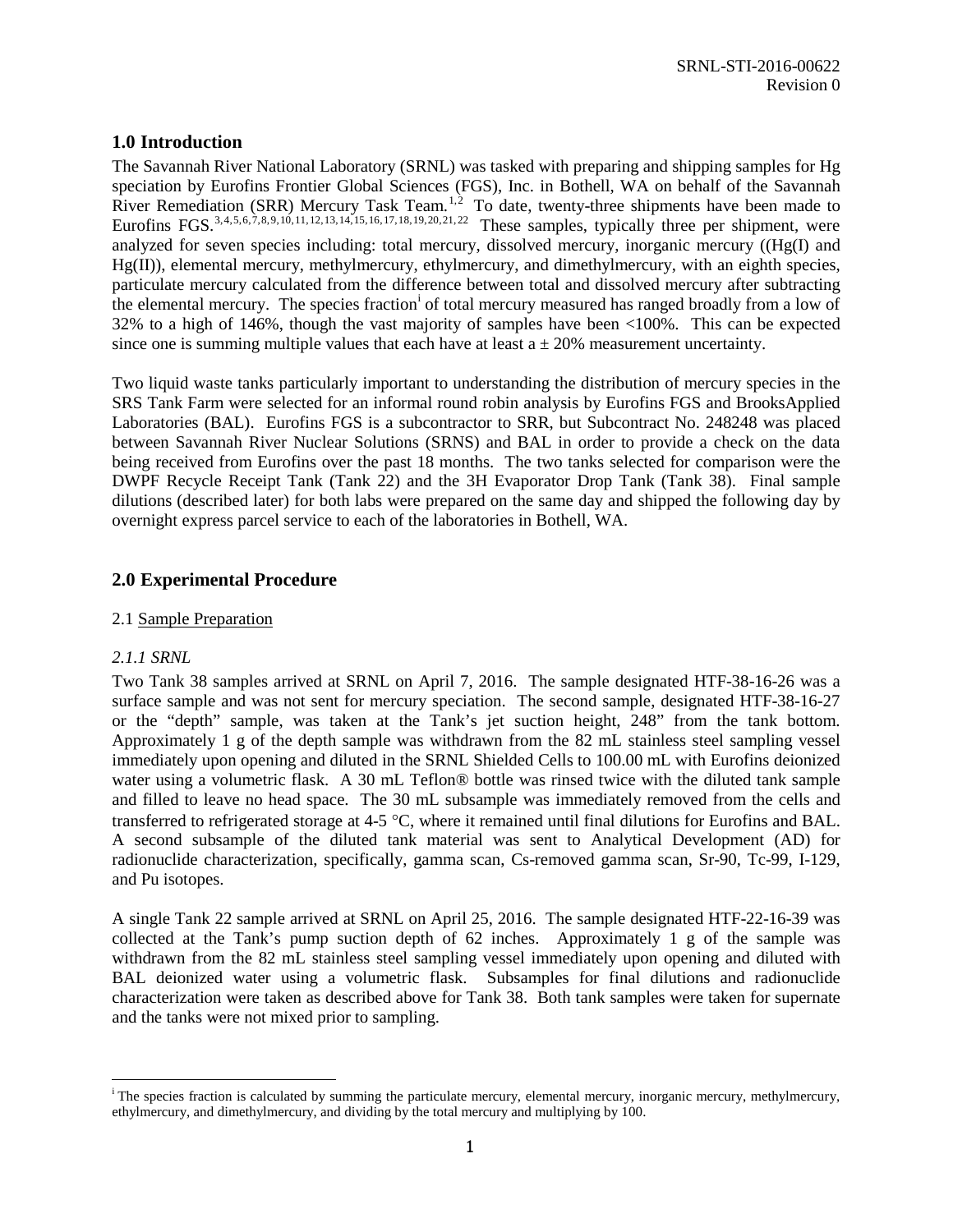After receipt of AD radionuclide data, final dilution calculations were performed in order to keep the respective shipments below the limits of the Eurofins and BAL Washington State Radioactive Material Licenses. The dilution calculations, recorded in the SRNL E-Notebook system<sup>23</sup>, were peer reviewed prior to submission to the Savannah River Nuclear Solutions (SRNS) Hazardous Material Transportation Representative (HMTR). The Tank 22 sample was diluted by nominally 1:260,000 on a volume basis, while the Tank 38 sample was diluted by nominally 1:300,000 (on a volume basis) before each sample was further prepared by the receiving laboratory.

#### <span id="page-10-0"></span>*2.1.2 Eurofins FGS Preps*

A total of forty-eight, 250 mL glass bottles were shipped at nominally 4 °C overnight to Eurofins FGS on July 27, 2016. The samples were received the next day. The shipment included a set of dilutions for a Quarterly Tank 50 WAC sample, the results for which have been reported elsewhere.<sup>[24](#page-12-23)</sup> Of the results reported in this document, 24 bottles contained 0.100 mL of radioactive material from cells diluted Tank 22 and 38 subsamples and 8 bottles were blanks made from SRNL derived deionized water. Eight bottles were preserved with 1.2 mL of concentrated HCl for methyl- and ethylmercury determination. Eight bottles for dimethylmercury determination were prepared in amber glass. Eight bottles were prepared for total and dissolved mercury, and the final eight bottles were for elemental and inorganic mercury determinations.

#### <span id="page-10-1"></span>*2.1.3 BrooksApplied Laboratories Preps*

A total of forty, 250 mL glass bottles were shipped at nominally 4 °C overnight to BAL on July 17, 2016. The samples were received the next day. Of this total, 30 contained 0.100 mL of radioactive material from cells diluted Tank 22 and 38 subsamples and 10 bottles were blanks made from SRNL derived deionized water. Ten bottles were preserved with 1.0 mL of degassed, concentrated HCl for methyl-, ethyl-, and inorganic mercury determination. Ten bottles were preserved with 10% 2-propanol for dimethylmercury measurement. Thirty bottles were unpreserved with ten of these bottles analyzed for total volatile mercury, ten bottles analyzed for dissolved mercury, and the final ten bottles for total mercury.

#### <span id="page-10-2"></span>2.2 Mercury Speciation Methods

#### <span id="page-10-3"></span>*2.2.1 Eurofins FGS*

The Eurofins FGS characterization methods for each mercury species have been described elsewhere.<sup>[25](#page-12-24)</sup> Eurofins reported results in ng Hg / L and measured the density of one set of dilutions for each tank sample for use in dilution corrections.

#### <span id="page-10-4"></span>*2.2.2 BrooksApplied Laboratories*

Sample preservation/oxidation took place in the original bottles for total mercury with bromine monochloride (BrCl). The dissolved mercury bottles were filtered through a pre-cleaned 0.45-µm filter unit and the filtrate returned to the triple-rinsed original container for preservation/oxidation with BrCl. Both analyses were performed in triplicate on reach replicate.

#### <span id="page-10-5"></span>*2.2.2.1 CV-AFS Methods*

Sample results determined from cold vapor atomic fluorescence spectroscopy (CV-AFS) were method blank corrected per BAL Standard Operating Procedures (SOP) and included the determinations for total and dissolved mercury (EPA 1631), methylmercury (EPA 1630), total volatile mercury, ethylmercury by CV-AFS, dimethylmercury by CV-AFS, and particulate mercury. Sample results from CV-AFS were reported on a ng/L basis and results from ion pairing chromatography cold vapor inductively couple mass spectrometry (IP-CV-ICP-MS) were reported in  $\mu$ g/L.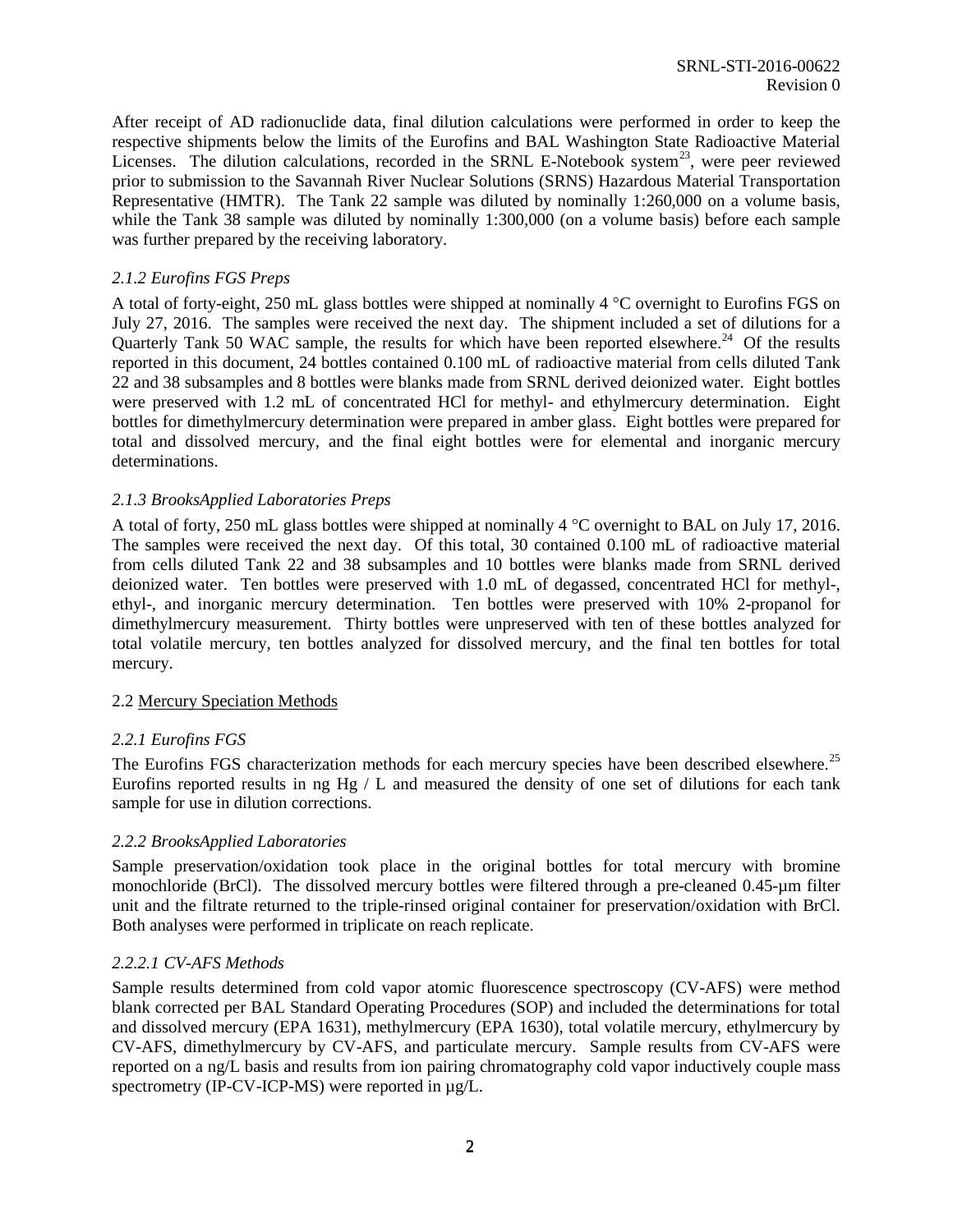Methylmercury determination was made by distillation, with the distillates analyzed by ethylation, Tenax trap collection, gas chromatography (GC) separation, isothermal decomposition, and CV-AFS detection using a Brooks Rand Instruments MERX-M CV-AFS Automated Analyzer.

Ethylmercury determination was also made by distillation, with the distillates analyzed by propylation, Tenax trap collection, GC separation, isothermal decomposition, and CV-AFS detection using a Brooks Rand Instruments MERX-M CV-AFS Automated Analyzer.

Dimethylmercury was determined by cold vapor gas chromatography atomic fluorescence spectroscopy  $(CV-GC-AFS)$  due to its high sensitivity and extremely low minimum detection limits  $(MDL = 0.009$ ng/L). The detection limit is usually impacted by elemental Hg which elutes very close to that of dimethylmercury with an average retention time difference of 0.13 seconds.

#### <span id="page-11-0"></span>*2.2.2.2 IP-CV-ICP-MS Methods*

BAL's method for methylmercury by ion pairing chromatography cold vapor inductively coupled mass spectrometry (IP-CV-ICP-MS) was utilized for the simultaneous determination of methylmercury, ethylmercury, phenylmercury, and inorganic mercury. Samples were injected into a C18 column and separated according to their interactions with an unspecified ion-pair reagent and the stationary phase. The eluting mercury species were oxidized in a flow injection system with BrCl before being converted into elemental mercury using a strong reductant. The inorganic mercury MDL was 0.6 ng/L and the methylmercury MDL was 1.4 ng/L. The measurement of ethyl- and phenylmercury were qualitative since these species are not fully oxidized and converted to inorganic mercury in the flow injection system. The inorganic mercury value determined from this method was employed in the mass balance calculations for the CV-AFS generated data.

#### <span id="page-11-1"></span>2.3 BAL Dimethylmercury Holding Time Study

125-mL Teflon® bottles were filled to zero-headspace with a solution of 1000 ng/L dimethylmercury. The bottles were stored at 4 °C until analysis for dimethylmercury by CV-AFS. In order to minimize the impact from loss of dimethylmercury volatilizing from the samples after subsequent opening/closing events, three bottles were prepared. One bottle was tested on Day 21, that bottle and the second bottle were tested on Day 45, and all three bottles were tested on Day 77.

An aliquot of the sample was also collected on Day 77 and oxidized for total mercury determination.

#### <span id="page-11-2"></span>2.4 Quality Assurance

Requirements for performing reviews of technical reports and the extent of review are established in manual E7 2.60. SRNL documents the extent and type of review using the SRNL Technical Report Design Checklist contained in WSRC-IM-2002-00011, Rev. 2.

#### <span id="page-11-3"></span>**3.0 Results and Discussion**

#### <span id="page-11-4"></span>3.1 Eurofins FGS

[Table 3-1](#page-13-0) summarizes the results from Eurofins FGS on the Tank 22 and 38 samples after correcting for SRNL dilutions of the original tank samples. The analysis methodology utilized for this Tank 22 (and 38) sample was significantly different from that employed for the first Tank 22 sample[.](#page-9-6)<sup>5</sup> This time, elemental mercury was determined on a separate set of replicates from those utilized for the dimethylmercury measurements, thereby eliminating some of the sampling losses and high replicate variability seen previously. Inorganic mercury was measured after purging the samples of elemental mercury (i.e.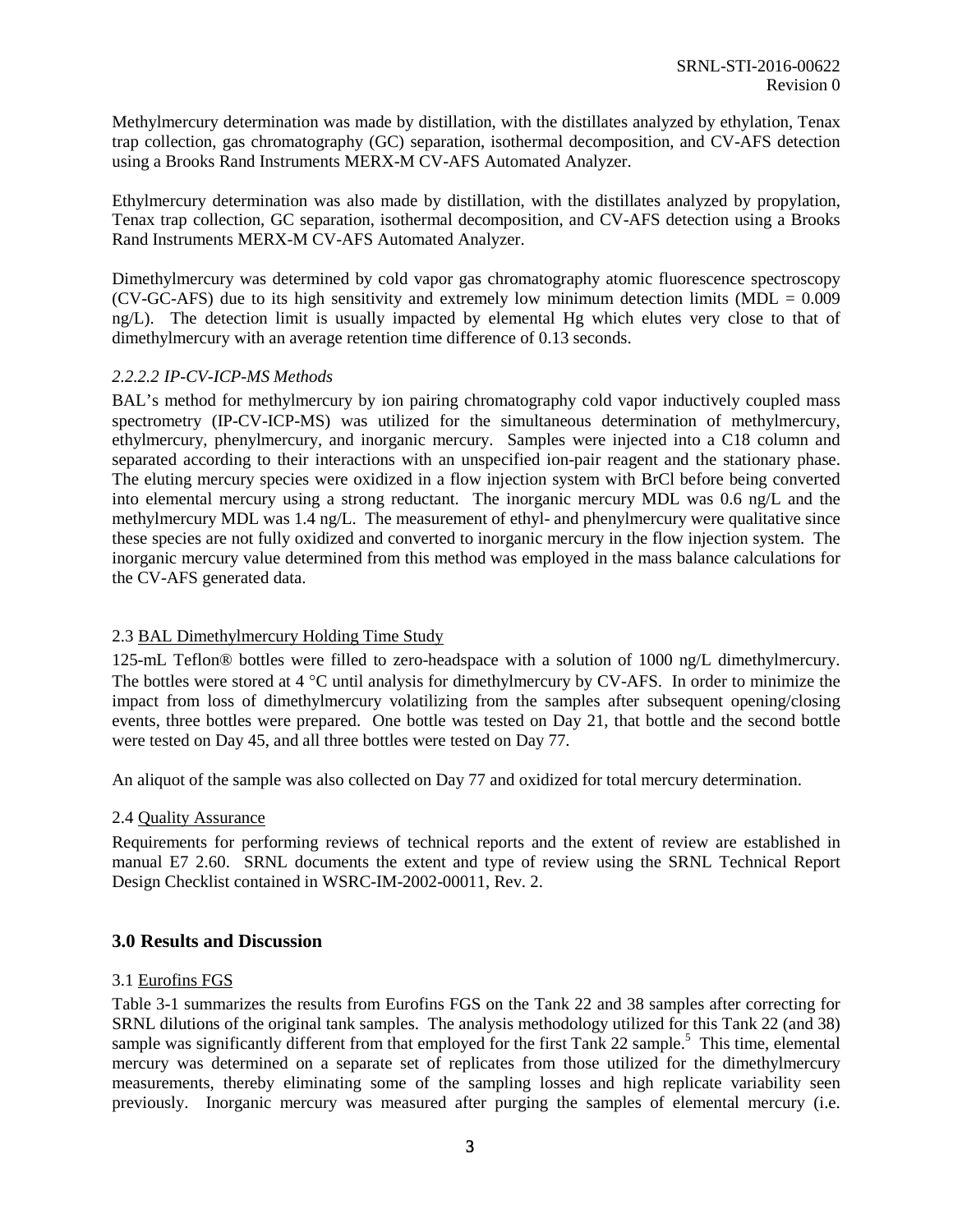<span id="page-12-24"></span><span id="page-12-23"></span><span id="page-12-22"></span><span id="page-12-21"></span><span id="page-12-20"></span><span id="page-12-19"></span><span id="page-12-18"></span><span id="page-12-17"></span><span id="page-12-16"></span><span id="page-12-15"></span><span id="page-12-14"></span><span id="page-12-13"></span><span id="page-12-12"></span><span id="page-12-11"></span><span id="page-12-10"></span><span id="page-12-9"></span><span id="page-12-8"></span><span id="page-12-7"></span><span id="page-12-6"></span><span id="page-12-5"></span><span id="page-12-4"></span><span id="page-12-3"></span><span id="page-12-2"></span><span id="page-12-1"></span><span id="page-12-0"></span>dissolved gaseous mercury), thereby eliminating the double counting of the elemental mercury fraction. The mass balance was good at  $81 - 92\%$  (excluding detection limit values) for the two samples.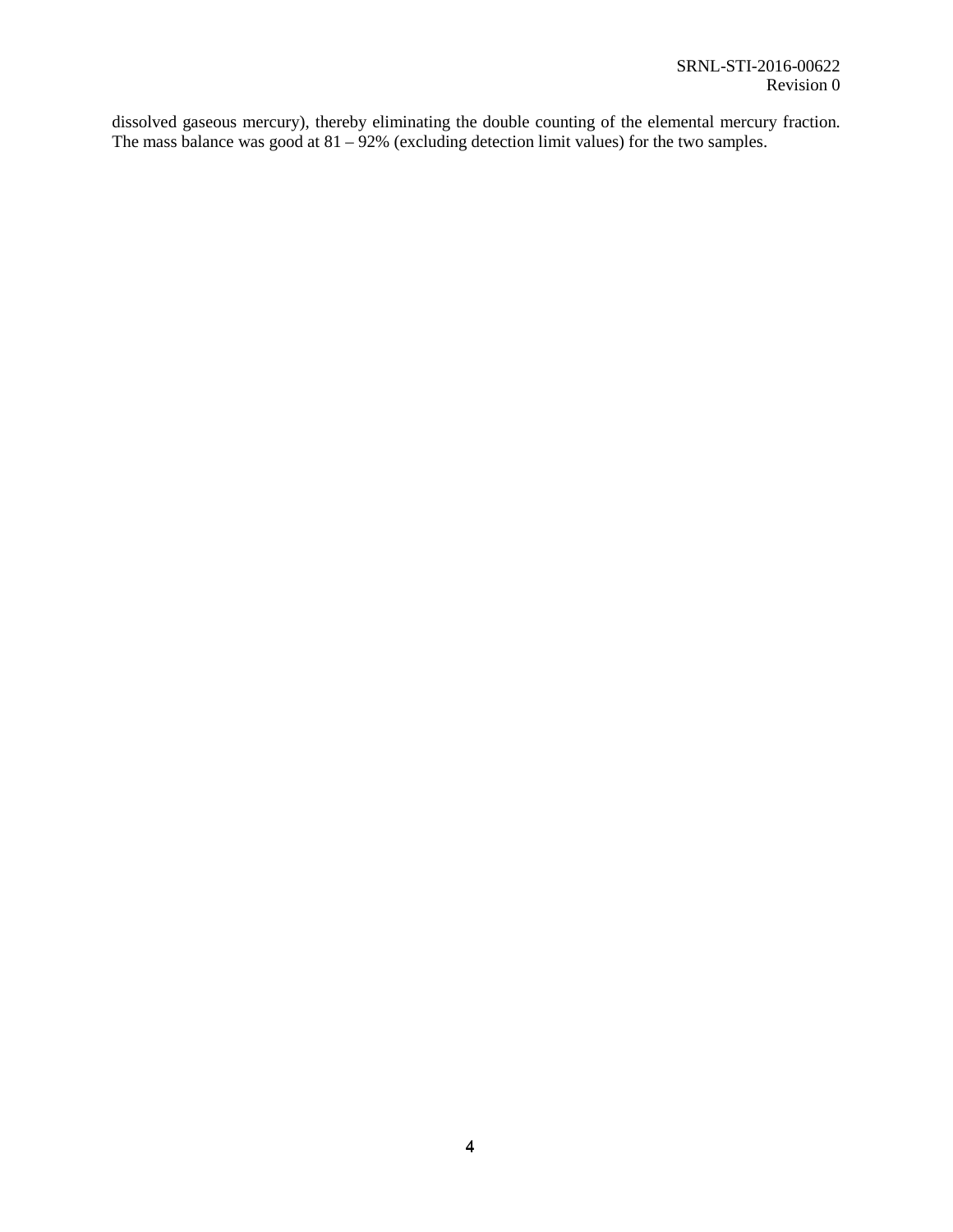| <b>Sample</b>        | <b>Total</b><br>Hg                | <b>Total</b><br><b>Soluble</b><br>Hg | <b>Particulate</b><br>Hg | <b>Elemental Hg</b><br>[Hg(0)] | <b>Inorganic Hg</b><br>[Hg(I) $\&$<br>Hg(II) | <b>Methyl</b><br>Hg       | Ethyl<br>Hg   | <b>Dimethyl</b><br>Hg           | <b>Species</b><br><b>Fraction of</b><br><b>Total Hg</b> |
|----------------------|-----------------------------------|--------------------------------------|--------------------------|--------------------------------|----------------------------------------------|---------------------------|---------------|---------------------------------|---------------------------------------------------------|
| Method $\rightarrow$ | <b>CV-AFS</b><br><b>EPA 1631E</b> | <b>CV-AFS</b><br><b>EPA 1631E</b>    | Calculation              | <b>CV-AFS</b><br>EPA 1631 Mod  | <b>CV-AFS</b><br>EPA 1631 Mod                | <b>CV-AFS</b><br>EPA 1630 | <b>CV-AFS</b> | <b>CV-AFS</b><br><b>FGS-070</b> | $---$                                                   |
| Tank 22              | $105$ [1.5] (3)                   | $97.9$ [2.9] (3)                     | 3.8                      | $3.13$ [7.3] (3)               | $74.9$ [35] (3)                              | $15.1$ [15] (3)           | <1.9          | < 0.053                         | $92 - 94\%$                                             |
| Tank 38              | $331$ [1.8] (3)                   | $292$ [1.3] (3)                      | 27                       | $12.5$ [23] (3)                | $65.7$ [6.1] (3)                             | $163$ [3.1] (3)           | < 2.1         | $0.0459$ [10] (3)               | $81 - 82%$                                              |

**Table 3-1 Eurofins Average Concentrations of various Hg species for Tank Samples expressed as mg Hg/L (ppm) [%RSD] (No. of Replicates)**

#### <span id="page-13-0"></span>**Table 3-2 BrooksApplied Average Concentrations of various Hg species for Tank Samples expressed as mg Hg/L (ppm) [%RSD] (No. of Replicates)**

| <b>Sample</b>        | <b>Total</b><br>Hg                | <b>Total</b><br><b>Soluble</b><br>Hg | <b>Particulate</b><br>$Hg^*$ | <b>Total Volatile</b><br>Hg<br>[Hg(0) $\&$<br>$DMHg$ ] $\ddagger$ | <b>Inorganic Hg</b><br>[Hg(I) $\&$<br>Hg(II) | <b>Methyl</b><br>Hg       | Ethyl<br>Hg   | <b>Dimethyl</b><br>Hg | <b>Species</b><br><b>Fraction of</b><br><b>Total Hg</b> |
|----------------------|-----------------------------------|--------------------------------------|------------------------------|-------------------------------------------------------------------|----------------------------------------------|---------------------------|---------------|-----------------------|---------------------------------------------------------|
| Method $\rightarrow$ | <b>CV-AFS</b><br><b>EPA 1631E</b> | <b>CV-AFS</b><br><b>EPA 1631E</b>    | Calculation                  | <b>CV-AFS</b><br>EPA 1631 Mod                                     | IP-CV-ICP-MS                                 | <b>CV-AFS</b><br>EPA 1630 | <b>CV-AFS</b> | <b>CV-AFS</b>         | ---                                                     |
| Tank 22              | $110$ [1.2] (3)                   | $102$ [2.1] (3)                      | $\sim 0$                     | $9.60$ [4.4] (3)                                                  | $90.4$ [1.8] (3)                             | $15.0$ [6.2] (3)          | < 0.0011      | $0.00679$ [NA] $(1)$  | 105%                                                    |
| Tank 38              | $329$ [0.28] (3)                  | $299$ [0.93] (3)                     | $\sim 0$                     | $55.5$ [4.5] (3)                                                  | $93.9$ [2.1] (3)                             | $154$ [2.8] (3)           | 0.198(1)      | $0.0388$ [30] (3)     | 92%                                                     |

<span id="page-13-1"></span>\* Total Hg minus the sum of Total Soluble Hg and Total Volatile Hg leads to a negative value, so it is given here as ~0.

‡ Initially BAL believed DMHg may amalgamate with gold on the traps they utilize, but subsequent discussions indicate that they no longer believe this, hence this values should be considered Hg(0).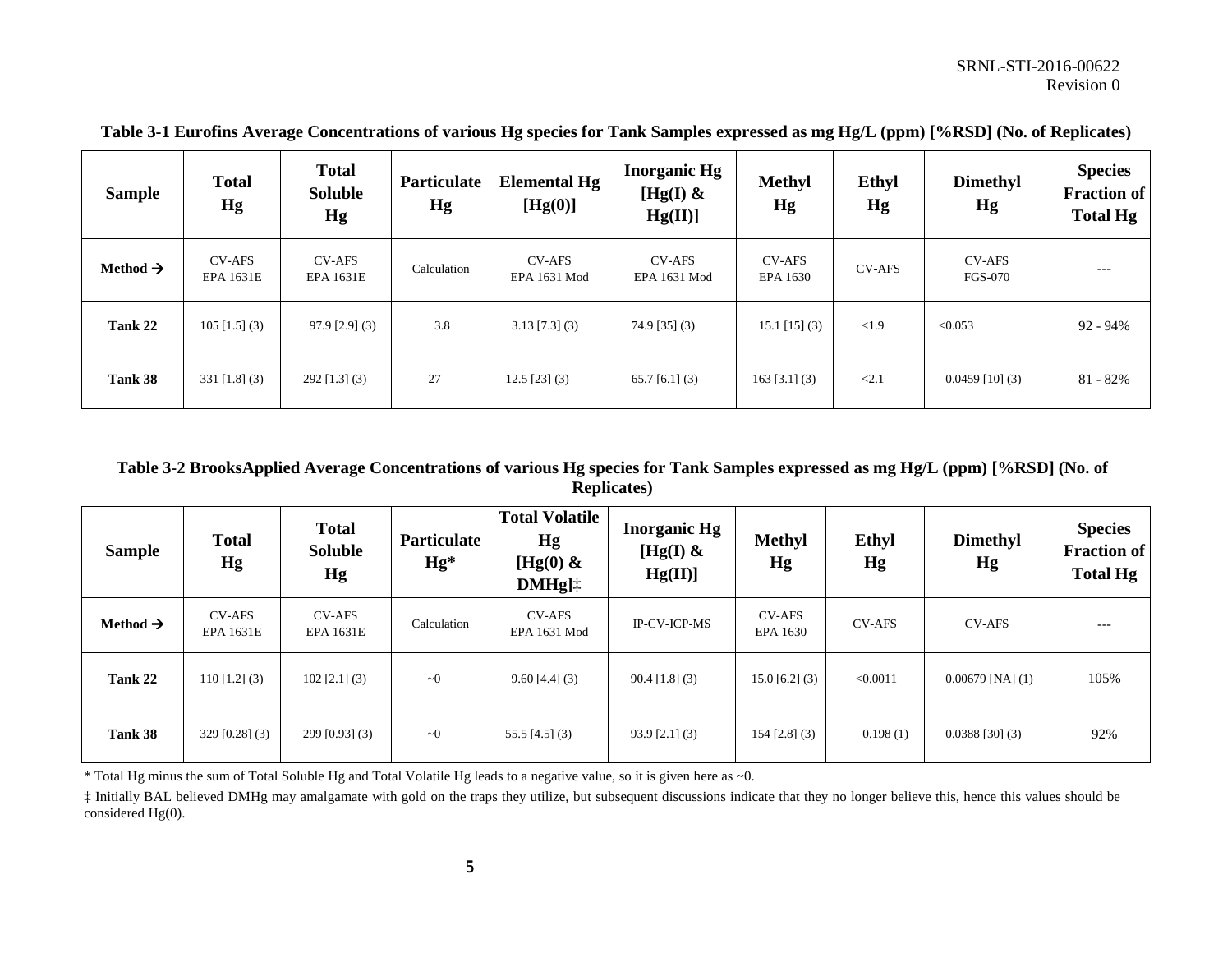#### <span id="page-14-0"></span>3.2 BrooksApplied Laboratories

The Holding Time Study conducted by BAL indicates that the vast majority of dimethylmercury is lost over time from the storage of dimethylmercury containing samples in Teflon® bottles consistent with the advice in EPA Method 1630 Appendix A that recommends a maximum 48 hour hold time prior to analysis and the use of glass bottles with no headspace.<sup>[26](#page-18-1)</sup> Additionally, BAL recommends the use of chilled reagents and bottles when making final dilutions to minimize volatilization of dimethylmercury. Due to the time required for the radioactive material practices and weighing that surround these final dilutions, the use of chilled reagents and bottles may not be feasible. [Figure 3-1](#page-14-1) shows the loss of dimethylmercury from aqueous solutions stored in three Teflon® bottles. Bottle #1 was sampled on Day 21, Day 45 and Day 77, Bottle #2 was sampled on Days 21 and 45, while Bottle #3 was sampled on only Day 77. This was done to minimize the impact of loss from dimethylmercury volatilization from the samples after subsequent opening/closing events.

In light of the long lag time and multiple handling steps caused by Tank Farm sampling, transport to SRNL, initial cells dilution, radionuclide analysis, HMTR shipping calculations, final dilution to reduce radionuclide levels, and shipment for analysis, dimethylmercury analyses on previous tank samples should be considered to be biased very low. The 3Q16 and 4Q16 Tank 50 WAC samples have been subsampled into glass vials prior to final dilution for dimethylmercury measurement (Teflon bottles continue to be used for intermediate sample storage for materials destined for methyl- and ethylmercury analysis since these species are known to be highly sorptive, and they can adhere even to Teflon surfaces). Additionally, Tank 50 material does not undergo initial dilution in the Shielded Cells, therefore it undergoes less manipulation prior to analysis, which should reduce the low bias on these samples, though it is unlikely to completely eliminate it. Eurofins FGS has also observed that each subsequent sampling event from a bottle for dimethylmercury leads to a lower measurement value.



<span id="page-14-2"></span><span id="page-14-1"></span>**Figure 3-1 Loss of dimethylmercury over time from three Teflon® bottles.[27](#page-18-2)**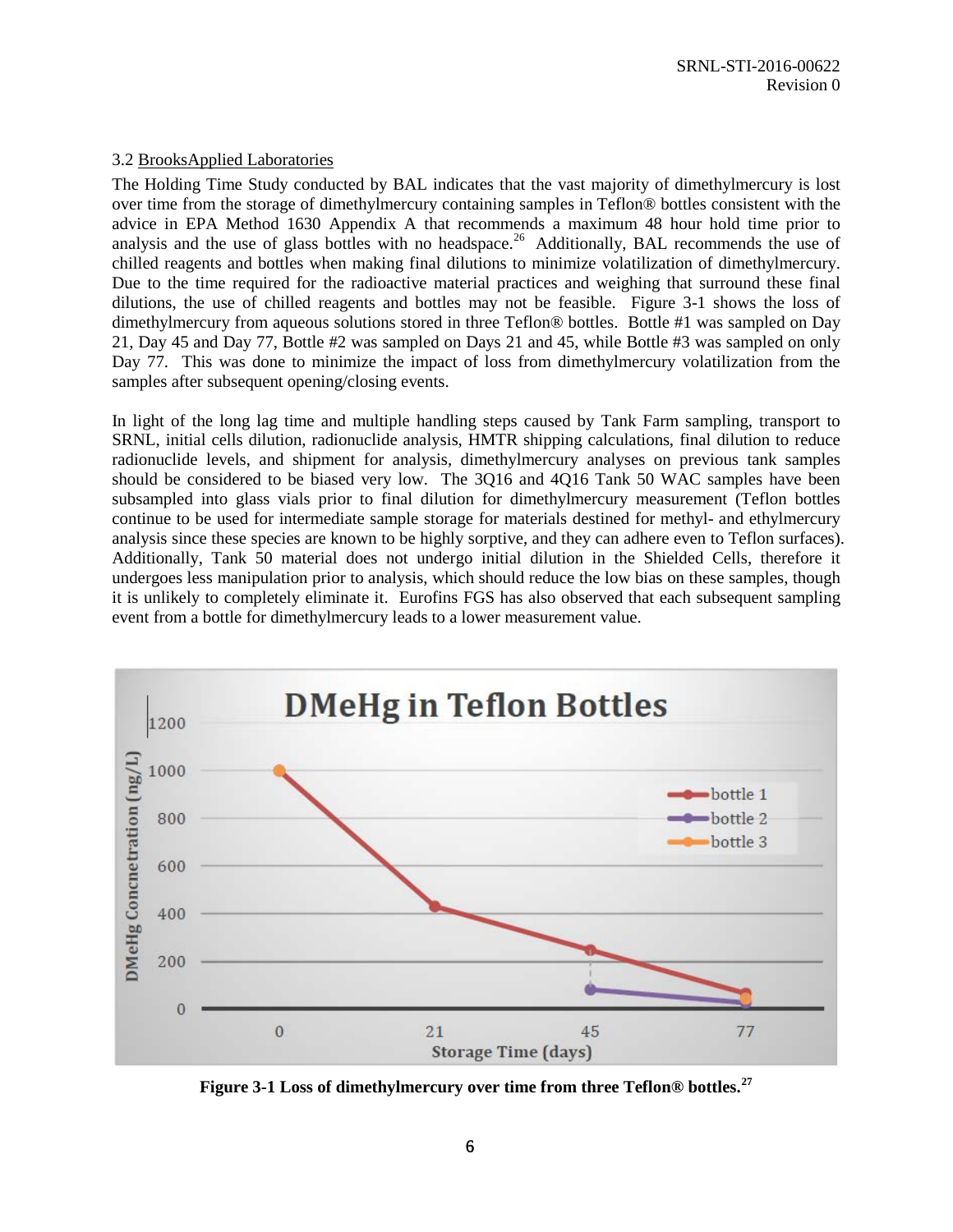While BAL performed a mass balance on their results, their reported results did not take into account the SRNL dilution data for each replicate. The data shown in [Table 3-2](#page-13-1) summarizes the best data from the BAL study of Tanks 22 and 38 after correcting for SRNL dilutions on the original samples. The densities of the Tank 22 and 38 samples were measured in SRNL, however, the Tank 38 density was determined on the surface sample, which may be less dense then the depth sample. A lower density would bias the final result lower than they may actually be for each species, but since the same density is used to correct both the Eurofins and BAL data, the relative comparison of the data sets between laboratories is not impacted.

Comparing the data sets in [Table 3-1](#page-13-0) and [Table 3-2,](#page-13-1) there is excellent agreement between the values for total mercury, dissolved mercury, methylmercury, ethylmercury, and dimethylmercury. The place where the two labs differ is elemental mercury (Eurofins) or total volatile mercury (BAL), and inorganic mercury. First, since there is essentially no dimethylmercury in either Tank sample and the fact that BAL utilized a gold amalgam trap which is not sensitive to dimethylmercury, the total volatile mercury measurement from BAL is equivalent to the elemental mercury measurement from Eurofins. However, BAL reported approximately  $3 - 4$  times the level of elemental mercury (dissolved gaseous mercury) than Eurofins reported. Additionally, the BAL direct measurement of inorganic mercury by IP-CV-ICP-MS is quite different from the operationally defined inorganic mercury measurement made by Eurofins, which is the mercury measured after sparging to remove elemental mercury, followed by reduction of inorganic mercury with SnCl<sub>2</sub>, purging and trapping the elemental Hg produced in the reduction onto gold traps, and finally thermally desorbing the trapped mercury into a CV-AFS. The large number of manipulations in the Eurofins method may be biasing the inorganic mercury measurement low.

Interestingly, the ratio of methylmercury to total mercury has changed for both Tank  $22<sup>5</sup>$  and  $38<sup>9</sup>$  from that measured previously during the 2015 shipments. [Table 3-3](#page-15-0) shows the methylmercury measured in both tanks as a percentage of total mercury. The agreement between the Eurofins and BAL values is excellent. The ratio of methylmercury to total mercury appears to have dropped by almost a factor of two for Tank 22, but increased by about 40% between the 2015 and 2016 Tank 38 samples.

<span id="page-15-0"></span>

| <b>Sample</b>         | 2015     | 2016     |     |  |
|-----------------------|----------|----------|-----|--|
|                       | Eurofins | Eurofins | BAL |  |
| Tank 22<br>Subsurface | 26%      | 14%      | 14% |  |
| Tank 38<br>Subsurface | 34%      | 49%      | 47% |  |

**Table 3-3 Percent of Methylmercury as a Fraction of Total Mercury**

Another observation that can be drawn from both the Eurofins [\(Table 3-1\)](#page-13-0) and BAL data [\(Table 3-2\)](#page-13-1) concerns the elemental mercury concentration in the two tank wastes. Both labs describe the elemental mercury they measure as dissolved gaseous mercury, which is consistent with the expected form in the highly dilute solutions they receive for analysis from SRNL. The anticipated solubility of elemental mercury is 0.0608 mg/L at 0  $^{\circ}$ C.<sup>[28](#page-19-0)</sup> However, when the dilution factors of 260-300K are applied to the reported results, the concentration of elemental Hg would imply either a second phase, or a much greater solubility for elemental mercury in the highly alkaline salt waste. The Eurofins reported elemental mercury data for Tank 22 exceeds the solubility in water by a factor of 51 (3.13/0.0608), while BAL's reported value exceeds the solubility in water by a factor of 158 (9.60/0.0608). The values reported for Tank 38 are even greater with the Eurofins reported elemental mercury exceeding the solubility in water by a factor of 206 (12.5/0.0608), while BAL's reported value exceeds the solubility in water by a factor of 913 (55.5/0.0608).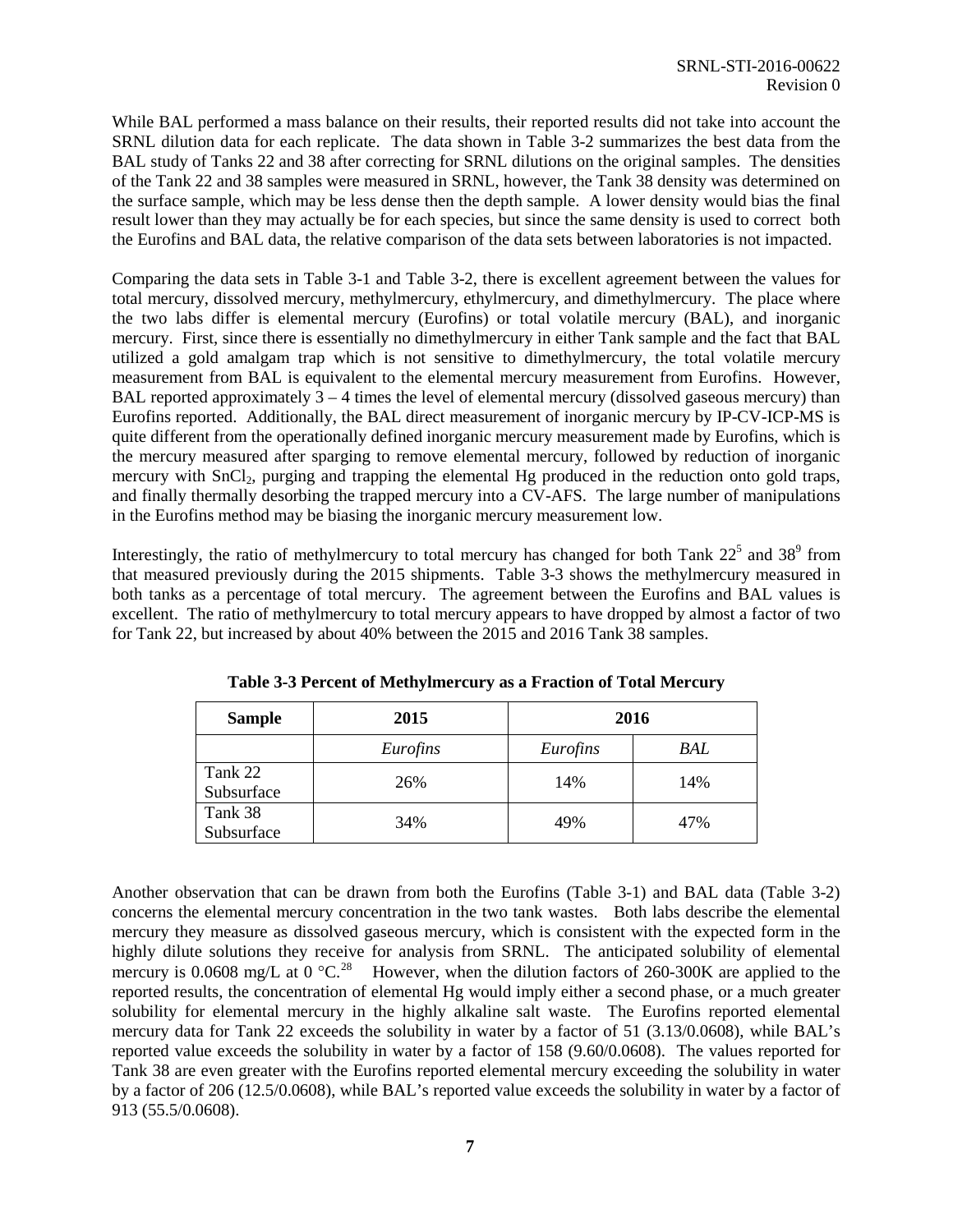An example of mercury speciation by IP-CV-ICP-MS is shown in [Figure 3-2.](#page-16-1) As noted by BAL, ethyland phenylmercury are qualitative because these species are not fully oxidized and converted to inorganic mercury in the flow injection system. The detection limits on methylmercury are higher by this method than by CV-AFS.



<span id="page-16-1"></span>**Figure 3-2 Example of mercury speciation by the BAL IP-CV-ICP-MS method. Peak labeled as Hg(II) is actually attributable to both Hg(I) and Hg(II) species.[27](#page-14-2)**

#### <span id="page-16-0"></span>3.3 Laboratory Measurement Differences

While BAL attempted a number of experimental methods in their analyses of the two SRS Tank samples, the final results the laboratory reported were based on CV-AFS measurements following established EPA methods, where available (specified in [Table 3-1](#page-13-0) and [Table 3-2\)](#page-13-1), except for their measurement of inorganic mercury, which was done by IP-CV-ICP-MS. The ion pairing method resulted in higher detection limits for most species over those that could be attained with CV-AFS. Therefore, for all species, other than inorganic mercury, the CV-AFS results were reported. Neither BAL nor Eurofins specified an EPA reference procedure for the determination of dimethylmercury. For the two species where the laboratories differed in their reported results, elemental and inorganic mercury, both laboratories followed their versions of EPA Method 1631 for elemental mercury and Eurofins also used this method for inorganic mercury.

BAL originally referred to their elemental method as total volatile mercury, but subsequent discussions between SRNL and BAL indicates this was based upon their belief that dimethylmercury may also amalgamate on the gold traps, along with the elemental mercury. They no longer believe this is the case,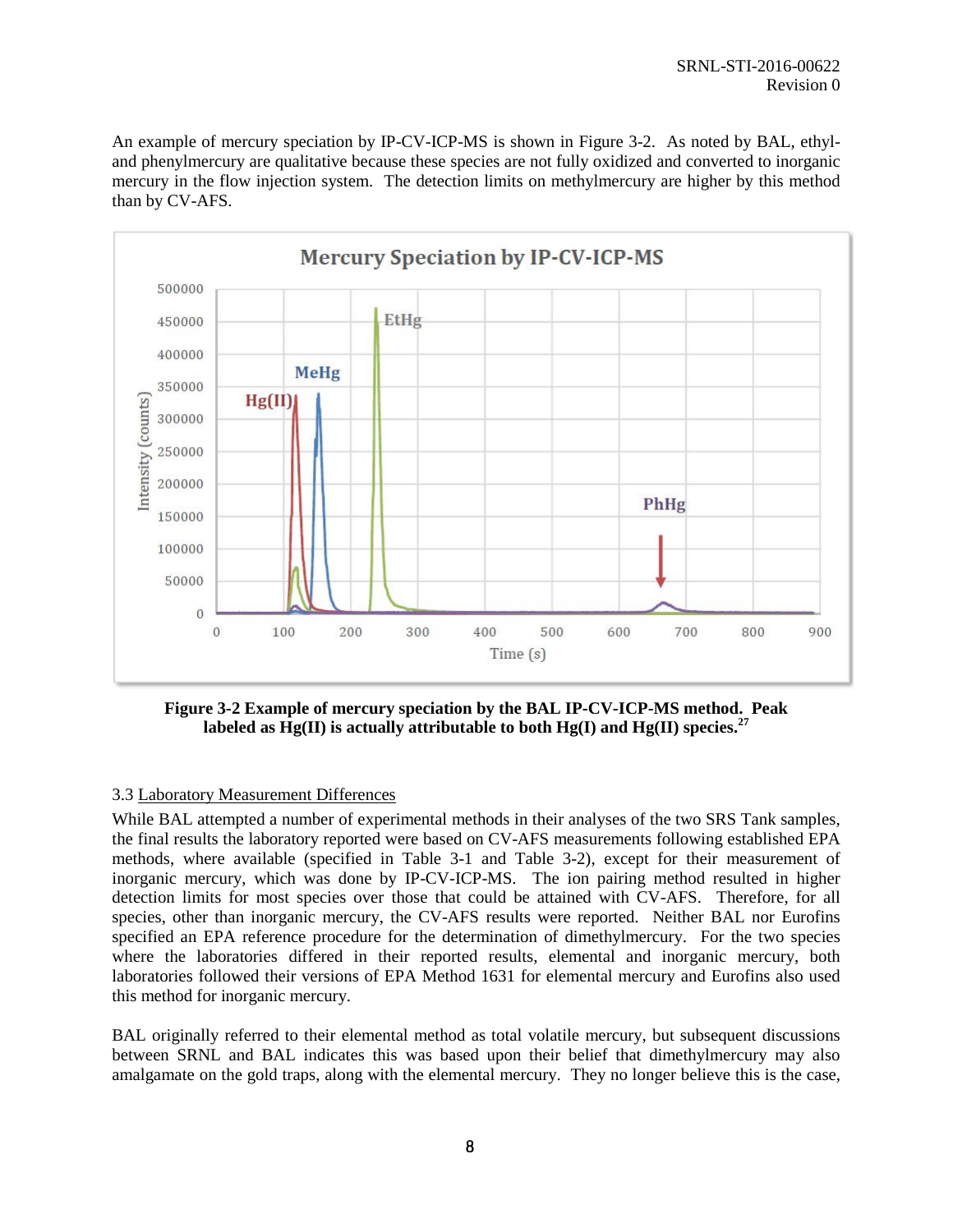so the BAL 'total volatile' mercury measurement, as discussed in Section 3.2, is really elemental mercury. For Eurofins, 'total volatile' mercury is done by purging a solution onto an activated carbon trap.

Other than consideration of BAL's improved sum of species results, there is too little comparative data from SRS Tank samples analyzed by both laboratories to dictate which elemental and inorganic mercury values are "more" correct. Both laboratories followed their respective quality control procedures. In the case of elemental mercury, this is volatile species, highly susceptible to loss from solution, so it is more prone to under-reporting than over-reporting.

#### <span id="page-17-0"></span>**4.0 Conclusions**

The analyses conducted by BAL on the Tank 22 and 38 samples and their agreement with those obtained from Eurofins FGS for total mercury, dissolved mercury, methylmercury, ethylmercury, and dimethylmercury provide a strong degree of confidence in these species measurements for samples submitted since March 2015 to Eurofins FGS. The present Eurofins FGS analyses did employ the improved techniques for SRS samples that they implemented over time after working with our materials. This included purging elemental mercury from the sample measured for inorganic mercury and utilizing separate replicates for elemental and dimethylmercury determinations. As a result the sum of species fractions was improved over their earlier measurements.

BrooksApplied Laboratories use of IP-CV-ICP-MS to determine inorganic mercury led to a significantly greater inorganic mercury fraction for both Tank 22 (21% increase) and Tank 38 (40% increase) over those values determined by Eurofins FGS. Staff at BAL also reported significantly more elemental Hg in both Tank 22 (3x) and Tank 38 ( $>4x$ ) than reported by Eurofins FGS. Combining these two factors improved their sum of species fractions to 105% and 92% for Tank 22 and 38, respectively. Other than its contribution of an inorganic mercury value, the IP-CV-ICP-MS method did not have detection limits sensitive enough for the other mercury species to exceed those determinations by CV-AFS methods.

#### <span id="page-17-1"></span>**5.0 Recommendations and Future Work**

This work leads to one recommendation for Eurofins FGS, that they attempt to close the mass balance on their analyses prior to reporting results on future SRS tank and process samples, with particular attention to elemental and inorganic mercury measurements. SRR should evaluate their elemental Hg limits for tanks and process vessels in light of the BAL data since the results reported are considerably higher than those reported by Eurofins.

The second recommendation involves future work by BAL on Tank 39 samples. Originally, there was no expectation for organomercury in this canyon waste receipt tank, but previous Eurofins FGS results<sup>[19](#page-9-0)</sup> indicated between 6-9% of the total mercury was methylmercury. However, the sum of species fractions was very low, between 47-51% for the surface and depth samples. Questions that could be addressed by BAL include, "Are there other organomercury species present in this tank and/or would a reanalysis of this tank lead to a better overall mass balance and improved understanding of the chemistry that may be contributing to organomercury species formation?"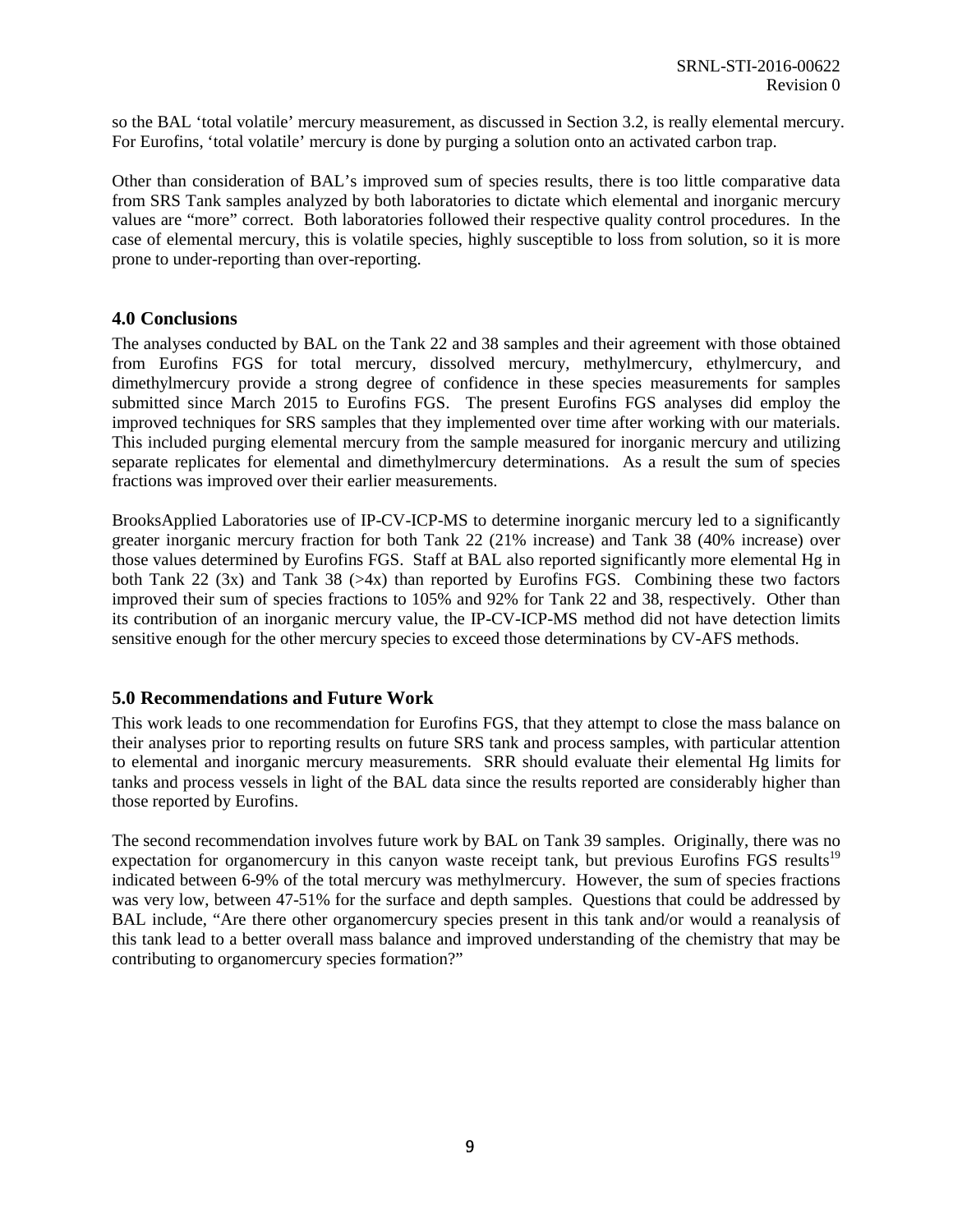#### <span id="page-18-1"></span><span id="page-18-0"></span>**6.0 References**

- 1. Sudduth, C. B., *Mercury Speciation*, X-TTR-G-00002, Savannah River Remediation, Aiken, SC 29808 (May 2015).
- <span id="page-18-2"></span>2. Crawford, C. L., Bannochie, C. J., *Task Technical and Quality Assurance Plan for Mercury Speciation Analyses in Savannah River Site Liquid Waste Systems*, SRNL-RP-2015-00320, Rev. 0, Savannah River National Laboratory, Aiken SC 29808 (May 2015).
- 3. Bannochie, C. J., *Results of Preliminary Hg Speciation Testing on 4Q14 Tank 50, 1Q15 Tank 50, and SRNL 14-Day TCLP Leachate*, SRNL-L3100-2015-00054, Rev. 1, Savannah River National Laboratory, Aiken, SC 29808 (June 2016).
- 4. Bannochie, C. J., *Results of Hg Speciation Testing on Tank 21 and Solvent Hold Tank (SHT) Material*, SRNL-L3100-2015-00068, Rev. 1, Savannah River National Laboratory, Aiken, SC 29808 (September 2015).
- 5. Bannochie, C. J., *Results of Preliminary Hg Speciation Testing on Tank 22 and Waste Concentrate Hold Tank (WCHT) Material*, SRNL-L3100-2015-00079, Rev. 1, Savannah River National Laboratory, Aiken, SC 29808 (May 2015).
- 6. Bannochie, C. J., *Results of Hg Speciation Testing on 2Q14 Tank 50 WAC and Cs-Decontaminated Tank 21 Waste Samples*, SRNL-L3100-2015-00084, Rev. 1, Savannah River National Laboratory, Aiken, SC 29808 (September 2015).
- 7. Bannochie, C. J., *Results of Hg Speciation Testing on DWPF Batch 735 RCT and OGCT Samples*, SRNL-L3100-2015-00105, Rev. 1, Savannah River National Laboratory, Aiken, SC 29808 (July 2016).
- 8. Bannochie, C. J., *Results of Hg Speciation Testing on 2Q15 Tank 50 and Tank 21 TCLP Extraction Fluid Samples and Tank 49 Material*, SRNL-L3100-2015-00106, Rev. 1, Savannah River National Laboratory, Aiken, SC 29808 (July 2016).
- 9. Bannochie, C. J., *Results of Hg Speciation Testing on Tank 38 and 2H Evaporator Overhead Tank (OHT-1) Materials*, SRNL-L3100-2015-00113, Rev. 0, Savannah River National Laboratory, Aiken, SC 29808 (June 2015).
- 10. Bannochie, C. J., *Results of Hg Speciation Testing on Tank 43 and 2H Evaporator Overhead Tank (OHT-2) Materials*, SRNL-L3100-2015-00115, Rev. 0, Savannah River National Laboratory, Aiken, SC 29808 (June 2015).
- 11. Bannochie, C. J., *Results of Hg Speciation Testing on 3Q15 Tank 50, Salt Solution Feed Tank (SSFT), and Solvent Hold Tank (SHT) Materials*, SRNL-L3100-2015-00144, Rev. 1, Savannah River National Laboratory, Aiken, SC 29808 (July 2016).
- 12. Bannochie, C. J., *Results of Hg Speciation Testing on MCU Strip Effluent Hold Tank (SEHT) and Decontaminated Salt Solution Hold Tank (DSSHT) Materials*, SRNL-L3100-2015-00150, Rev. 1, Savannah River National Laboratory, Aiken, SC 29808 (July 2016).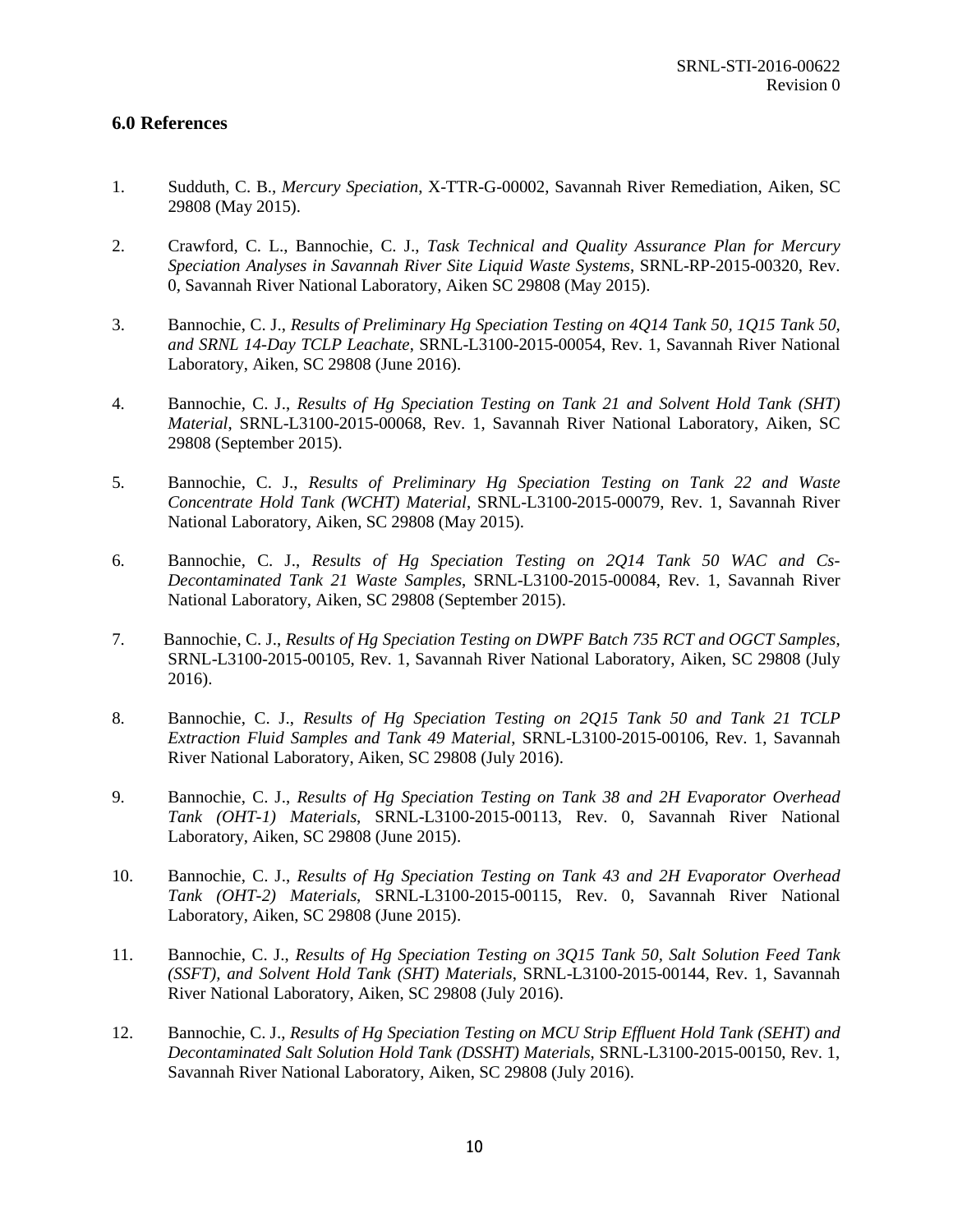- 13. Bannochie, C. J., *Results of Hg Speciation Testing on Tanks 30, 32, and 37 Surface Samples*, SRNL-L3100-2015-00202, Rev. 1, SRNL-L3100-2015-00202, Rev. 1, Savannah River National Laboratory, Aiken, SC 29808 (July 2016).
- 14. Bannochie, C. J., *Results of Hg Speciation Testing on Tanks 30, 32, and 37 Depth Samples*, SRNL-L3100-2015-00206, Rev. 1, Savannah River National Laboratory, Aiken, SC 29808 (July 2016).
- <span id="page-19-0"></span>15. Bannochie, C. J., *Results of Hg Speciation Testing on DWPF SMECT-1, SMECT-3, and SMECT-5 Samples*, SRNL-L3100-2015-00218, Rev. 1, Savannah River National Laboratory, Aiken, SC 29808 (February 2016).
- 16. Bannochie, C. J., *Results of Hg Speciation Testing on 4Q15 Tank 50, DWPF SMECT-2, and RCT-1 Samples*, SRNL-L3100-2015-00219, Rev. 1, Savannah River National Laboratory, Aiken, SC 29808 (July 2016).
- 17. Bannochie, C. J., *Results of Hg Speciation Testing on DWPF SMECT-4, SMECT-6, and RCT-2 Samples*, SRNL-L3100-2016-00016, Rev. 0, Savannah River National Laboratory, Aiken, SC 29808 (February 2016).
- 18. Bannochie, C. J., *Results of Hg Speciation Testing on DWPF SMECT-8, OGCT-1, and OGCT-2 Samples*, SRNL-L3100-2016-00018, Rev. 0, Savannah River National Laboratory, Aiken, SC 29808 (February 2016).
- 19. Bannochie, C. J., *Results of Hg Speciation Testing on Tank 39 and 1Q16 Tank 50 Samples*, SRNL-L3100-2016-00021, Rev. 1, Savannah River National Laboratory, Aiken, SC 29808 (July 2016).
- 20. Bannochie, C. J., *Results of Hg Speciation Testing on 3H Evaporator Overhead Samples*, SRNL-L3100-2016-00059, Rev. 0, Savannah River National Laboratory, Aiken, SC 29808 (March 2016).
- 21. Bannochie, C. J., *Results of Hg Speciation Testing on Tank 21 (Salt Batch 9) and 2Q16 Tank 50 WAC Samples*, SRNL-L3100-2016-00105, Rev. 0, Savannah River National Laboratory, Aiken, SC 29808 (June 2016).
- 22. Bannochie, C. J., *Results of Hg Speciation Testing on a Tank 41 Sample*, SRNL-L3100-2016- 00129, Rev. 0, Savannah River National Laboratory, Aiken, SC 29808 (July 2016).
- 23. Bannochie, C. J., "BrooksApplied (Part 1) Eurofins Round Robin Samples (Part 22)", Experiment L2320-00194-15, *SRNL E-Notebook (Production)*, Savannah River National Laboratory, Aiken, SC 29808 (March 2016).
- 24. Crawford, C. L., *Results for the Third Quarter Calendar Year 2016 Tank 50H Salt Solution Sample*, SRNL-L3100-2016-00173, Rev. 0, Savannah River National Laboratory, Aiken, SC 29808 (October 2016).
- 25. Bannochie, C. J., Fellinger, T. L., Garcia-Strickland, P., Shah, H. B., Jain, V., and Wilmarth, W. R., *Mercury in Aqueous Tank Waste at the Savannah River Site: Facts, Forms, and Impacts*, SRNL-STI-2016-00630, Savannah River National Laboratory, Aiken, SC 29808 (October 2016).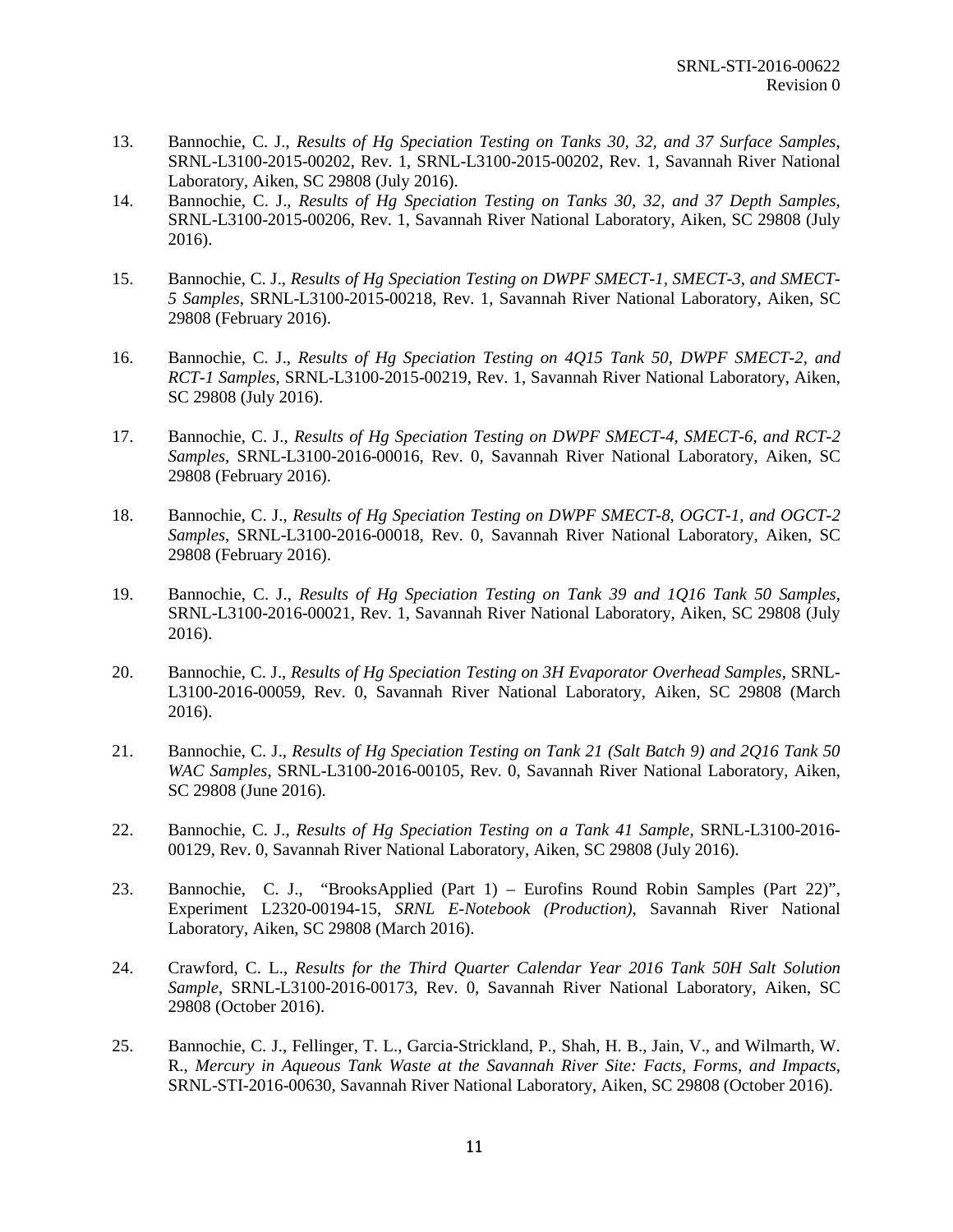- 26. Telliard, W. A. *Methyl Mercury in Water by Distillation, Aqueous Ethylation, Purge and Trap, and Cold Vapor Atomic Fluorescence Spectrometry*; Method 1630; U.S. Environmental Protection Agency, National Service Center for Environmental Publications, U.S. Government Printing Office: Washington, DC, 1998.
- 27. Briscoe, M. L.; Gurleyuk, H. *BrooksApplied Labs Project SRN-AK1601, P. O. Number 248248*; Technical Report for Savannah River National Laboratory: Aiken, SC, August 28, 2016.
- 28. Clever, H. L; Johnson, S. A.; Derrick, M. E. "The Solubility of Mercury and Some Sparingly Soluble Mercury Salts in Water and Aqueous Electrolyte Solutions". *J. Phys. Chem. Ref. Data*, **1985**, *14* (3), 631-680.